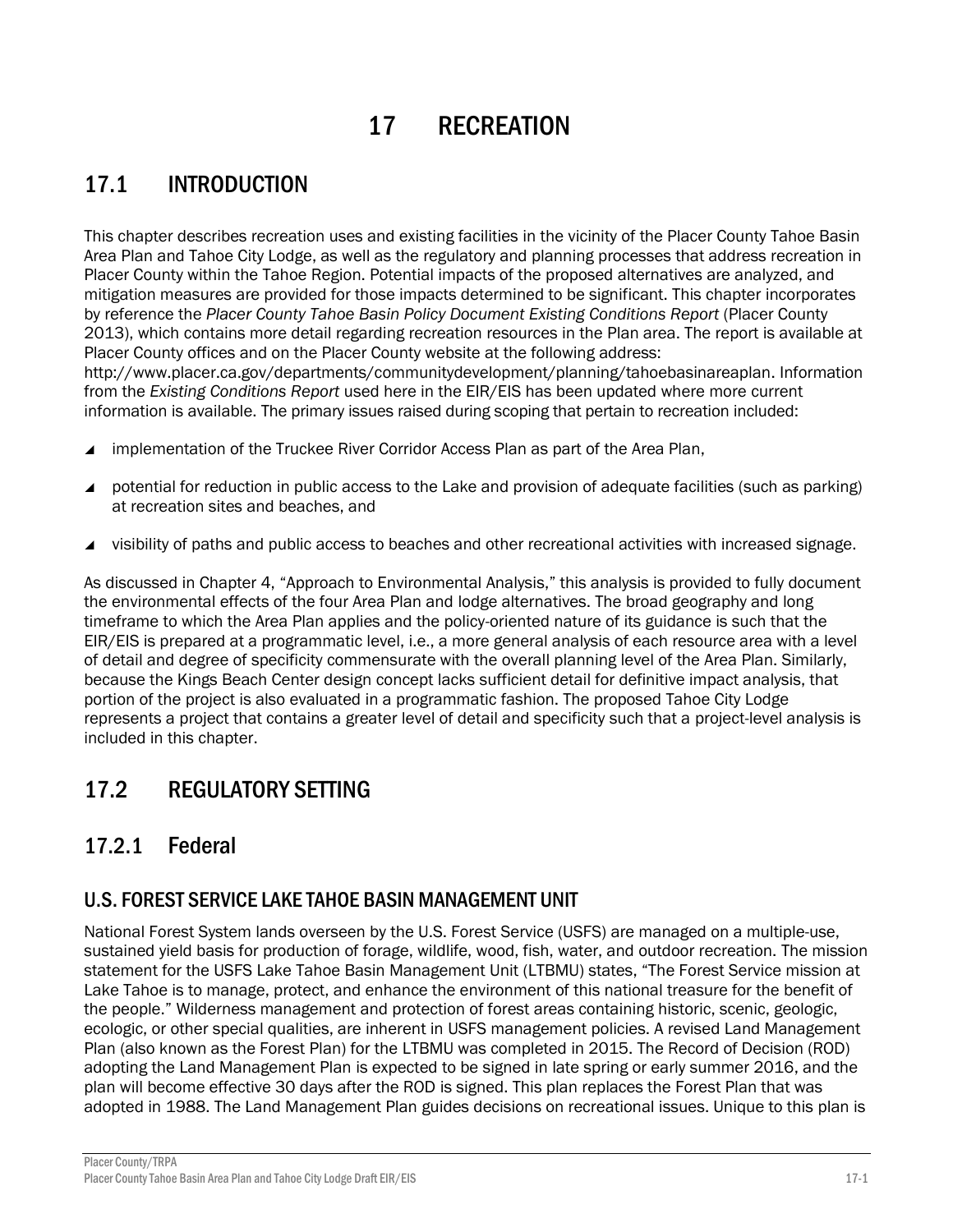# NATIONAL TRAILS SYSTEM ACT

The National Trails System (NTS) was created in 1968 by the National Trails System Act (NTSA), Public Law 90-543. The NTSA authorized a national system of trails to provide additional outdoor recreation opportunities and to promote the preservation of access to the outdoor areas and historic resources of the nation. The NTS includes four classes of trails: National Historic Scenic Trails, National Historic Trails, National Recreation Trails (NRTs), and Connecting or Side Trails (Johnson 1998). Criteria for designation:

- The trail must be open to public use and be designed, constructed, and maintained according to best management practices, in keeping with the use anticipated. Trails that demonstrate state-of-the-art design and management are especially encouraged to apply for NRT designation.
- The trail is in compliance with applicable land use plans and environmental laws.
- The trail will be open for public use for at least 10 consecutive years after designation.
- NRT designation must be supported by the landowner(s), public or private, whose property the trail crosses.

The Tahoe Rim Trail is a designated NRT. It includes 96 miles of the 165-mile trail that runs along the ridges and mountaintops that encircle Lake Tahoe (NRTP 2015). The trail winds through two states (California and Nevada), five counties, three national forests, and state park land. In the Plan area, the Tahoe Rim Trail descends from the ridgeline above the West Shore, traverses the 64-Acre Tract, crosses the Truckee River on the existing pedestrian/bicycle bridge, crosses the existing SR 89 and adjacent commercial land uses, and ascends back up to the ridgeline north of Tahoe City.

# 17.2.2 Tahoe Regional Planning Agency

Several components of the Regional Plan address policies and regulations pertaining to recreation, including the Environmental Threshold Carrying Capacities; Goals and Policies; and Code of Ordinances.

## ENVIRONMENTAL THRESHOLD CARRYING CAPACITIES

TRPA has established two threshold standard indicators for recreation, which represent minimum standards of environmental quality targets to be achieved in the region. The two recreation threshold standard indicators are as follows:

- ▲ Quality Experience and Additional Access. It shall be the policy of the TRPA Governing Body in development of the Regional Plan to preserve and enhance the high-quality recreational experience including preservation of high-quality undeveloped shorezone and other natural areas. In developing the Regional Plan, the staff and Governing Body shall consider provisions for additional access, where lawful and feasible, to the shorezone and high-quality undeveloped areas for low density recreational uses.
- Fair Share of Resource Capacity. It shall be the policy of the TRPA Governing Body in development of the Regional Plan to establish and ensure a fair share of the total Tahoe Basin capacity for outdoor recreation is available to the general public.

The Quality Experience and Additional Access Threshold Standard consists of two parts: (1) preservation and enhancement of a high-quality recreational experience and opportunities and (2) the provision of additional access to high-quality lands for recreation, including Lake access. The attainment of this threshold standard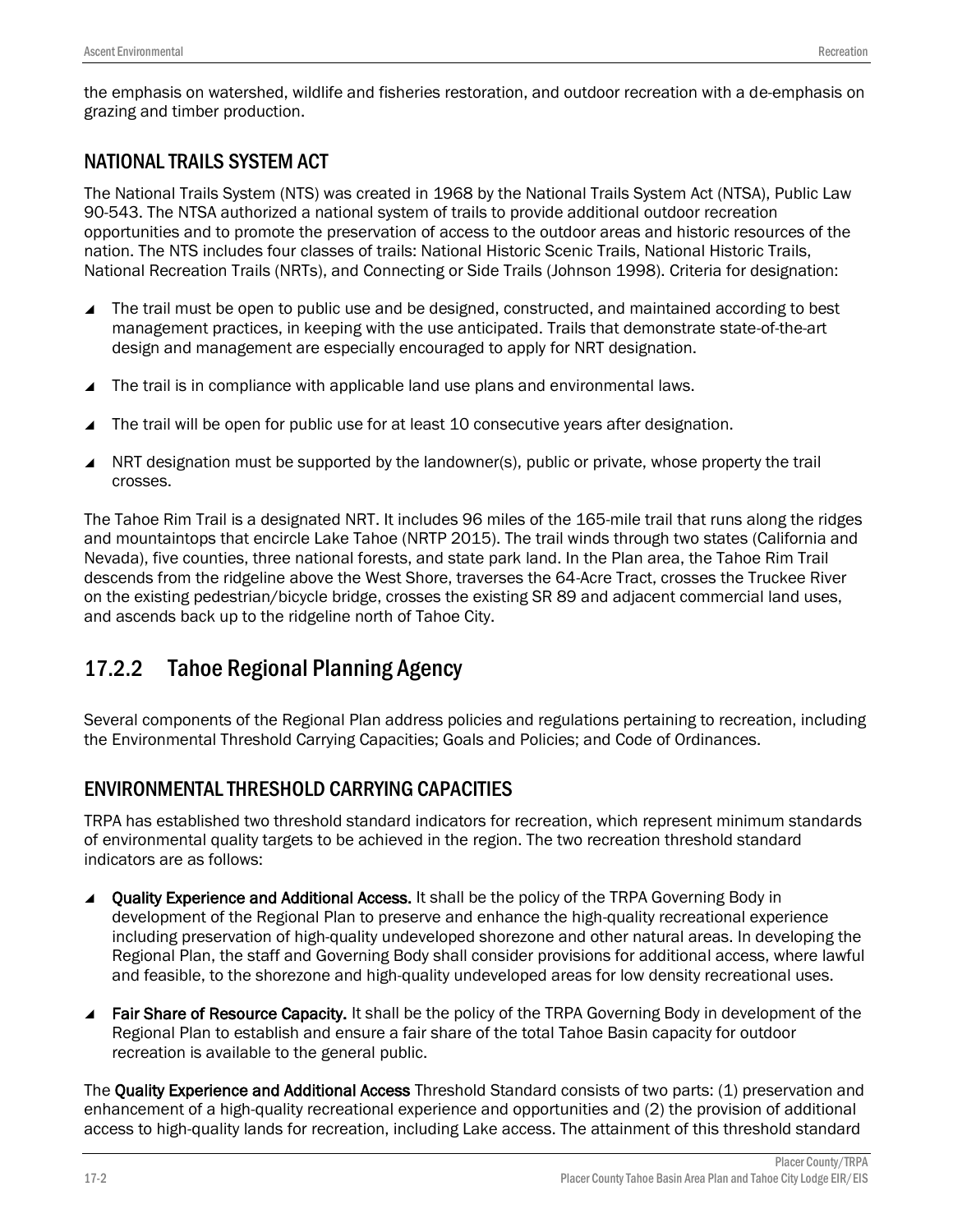is evaluated by considering the quality of the experience of recreation users and by considering the availability of public access to the Lake and other natural features. The quality of recreation experiences is evaluated through recreation user surveys conducted by the USFS following National Visitor Use Monitoring protocols. Such surveys assess the overall satisfaction of recreation users and compare the importance of identified recreation attributes, such as condition of recreation facilities, with the experience that the recreationists perceive. The evaluation criteria for the second part of the threshold standard relies on assessing the extent of public land acquired, and the availability of additional amenities that provide public access for low density recreational uses, such as trails and trailheads.

The Fair Share of Resource Capacity Threshold Standard is intended to ensure a fair share of the region's total capacity for outdoor recreation is available to the general public. The attainment of this threshold standard is based on three indicators: (1) cumulative accounts of persons at one time (PAOT) allocations; (2) facility development for recreation projects that do not require PAOT assignments; and (3) land acquisition of new public lands that support recreation purposes.

Based on the most recent Threshold Evaluation Report completed in 2012, both recreation threshold standard indicators are in attainment (TRPA 2012b:11-7 and 11-10).

## REGIONAL PLAN

## Goals and Policies

The Regional Plan contains the specific goals and policies to achieve and maintain environmental threshold standards. These are addressed in three broad categories: dispersed recreation, developed recreation, and urban recreation. Dispersed recreation includes such activities as hiking, jogging, primitive camping, mountain biking, nature study, fishing, cross country skiing, rafting/kayaking, and swimming. All these activities require a quality resource base and some degree of solitude. Developed recreation includes marina and boat launch facilities, ski areas, campgrounds, and beaches. Urban recreation includes facilities located near urban areas, such as sports facilities, day-use areas, and recreation centers. Goals and policies for all types of recreation generally pertain to providing opportunities and sufficient capacity for high-quality recreation opportunities in a manner consistent with resource protection and overall regional capacity. The Regional Plan Goals and Policies pertaining to recreation are incorporated herein by reference (TRPA 2012c:5-1 – 5-9).

## Persons at One Time

The Regional Plan uses the concept of Persons at One Time (PAOTs) as a measure of recreation capacity. PAOT describes the number of people that a recreation use area can accommodate at a given time. Allocations of PAOTs are used to both promote and control recreation facility development. Although certain recreation facilities have a design capacity for a given number of people at a time (e.g., developed campgrounds), PAOTs are not a management tool and do not indicate the overall use of a site. PAOTs are intended to ensure that a "fair share" of the region's remaining resource capacity (e.g., water and sewer services) is available for outdoor recreation areas and is allocated to projects that would result in an increase in the carrying capacity of recreation sites. If a recreation project would result in additional vehicle trips at a rate that would trigger a traffic analysis, PAOTs would be needed in an amount commensurate with the intensity of new development. TRPA has identified PAOT targets for outdoor recreation (see Table 17-1) in addition to the allocations set forth in the plan area statements (PASs).

The categories of PAOTs utilized under this system include winter day-use PAOTs, summer day-use PAOTs, and summer overnight PAOTs. Winter day-use PAOTs are necessary for winter recreation facilities such as ski areas or snowmobile courses. Summer day-use PAOTs are necessary for summer day-use recreation facilities such as beaches or trailhead parking. Summer overnight PAOTs are necessary for a new campground or existing campground expansion. Dispersed recreation does not require the allocation of PAOTs unless the dispersed activity is associated with a facility that requires them (e.g., a kayak rental concession at a developed beach).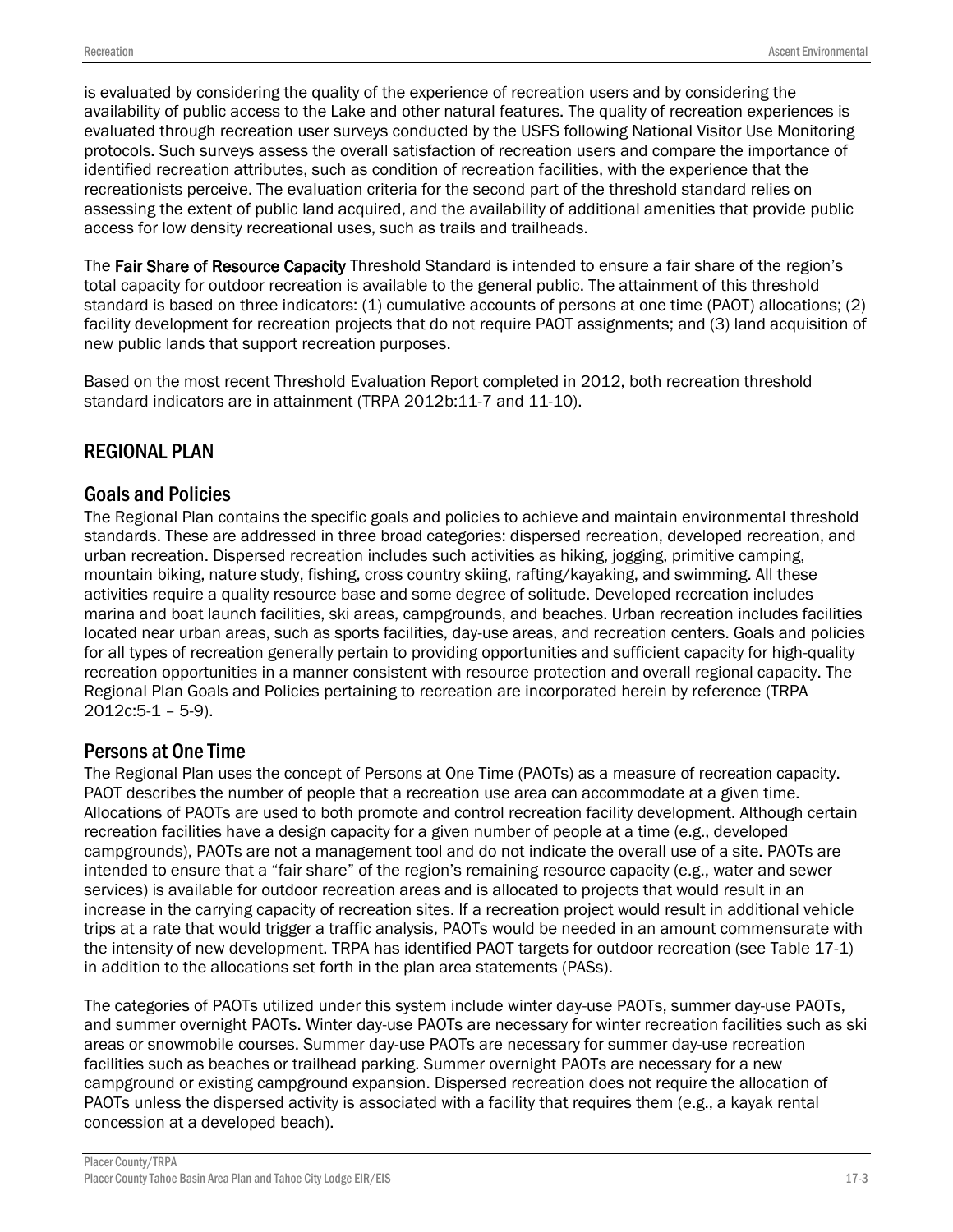| <b>PAOT Categories</b>        | <b>Regional Plan Allocations</b> | Assigned as of 2015 | <b>PAOTs Remaining</b> | <b>Percent of PAOTs Remaining</b> |
|-------------------------------|----------------------------------|---------------------|------------------------|-----------------------------------|
| Summer Day Use <sup>2</sup>   | 6.761                            | 1.667               | 5.0941                 | 75.3                              |
| Winter Day Use <sup>3</sup>   | 12,400                           | 5.267               | 7.133                  | 57.5                              |
| Summer Overnight <sup>4</sup> | 6.114                            | 394                 | 5.720                  | 93.6                              |
| <b>Total</b>                  | 25,275                           | 7,328               | 17,947                 | 71.0                              |

#### Table 17-1 PAOT Allocations in the Tahoe Basin

<sup>1</sup> Since the release of the 2012 RPU DEIS, 475 PAOTs have been issued for the Heavenly Epic Discovery Project.

<sup>2</sup> Per TRPA Code Subsection 50.9.3.C.2, 2,000 PAOTs are reserved for marina and boat launching facility expansion pursuant to a master plan. These PAOTS apply to all marinas, boat launching facilities, rural sports, golf courses, visitor information centers, off-road vehicle courses, and tour boat operations. PAOTs apply when a Federal agency or State Department of Parks and Recreation (or their permittees) operate a recreation center, participant sports facility, sport assembly facility, or beach recreation or day use area.

<sup>3</sup> For downhill ski areas pursuant to a master plan pursuant to TRPA Code Subsection 50.9.3.c.3.

<sup>4</sup> These PAOTs apply to all developed campgrounds, group facilities, and RV parks.

Source: TRPA 2012b:11-9, TRPA 2015a:VII.B-35

## Code of Ordinances

The TRPA Code consists of ordinances needed to implement the Goals and Policies. Chapter 50, Allocation of Development, of the TRPA Code includes a section on the regulation of additional recreational facilities (Section 50.8). TRPA regulates the rate and distribution of expanding recreational uses in the Tahoe Region through the allocation of PAOTs.

## TAHOE METROPOLITAN PLANNING ORGANIZATION

## Lake Tahoe Bicycle and Pedestrian Plan

The Lake Tahoe Active Transportation Plan (ATP) presents a guide for planning, constructing, and maintaining a regional bicycle and pedestrian network and support facilities and programs. The network includes on-street bicycle lanes and bicycle routes, and off-street paths and sidewalks. The ATP includes maps and prioritized project lists for the bicycle and pedestrian network, and lays out policies for local governing bodies and transportation agencies. In addition, the ATP identifies potential funding sources and specifies recommended designs to encourage consistency and safety within the region.

# 17.2.3 State

## CALIFORNIA

## California Department of Parks and Recreation

The California Department of Parks and Recreation (DPR) defines its mission as follows, "…to provide the health, inspiration, and education of the people of California by helping to preserve the state's extraordinary biological diversity, protecting its most valued natural and cultural resources, and providing opportunities for high-quality recreational experiences based on those resources." DPR manages the California State Park System, including Burton Creek State Park in Tahoe City and Sugar Pine Point State Park south of the Placer County line on the West Shore. DPR also manages the Tahoe State Recreation Area (SRA) in Tahoe City and the Kings Beach SRA in Kings Beach.

## California State Lands Commission

The California State Lands Commission (State Lands) is responsible for leasing sovereign lands on the California side of Lake Tahoe. The area lying between the high and low marks of non-tidal navigable waters is subject to a public trust easement for commerce, navigation, fishing, recreation, and preservation. The high and low water marks for the California side of the Lake have been established as elevations 6,228.75 feet and 6,223 feet Lake Tahoe datum, respectively. Any activities involving the state's sovereign lands in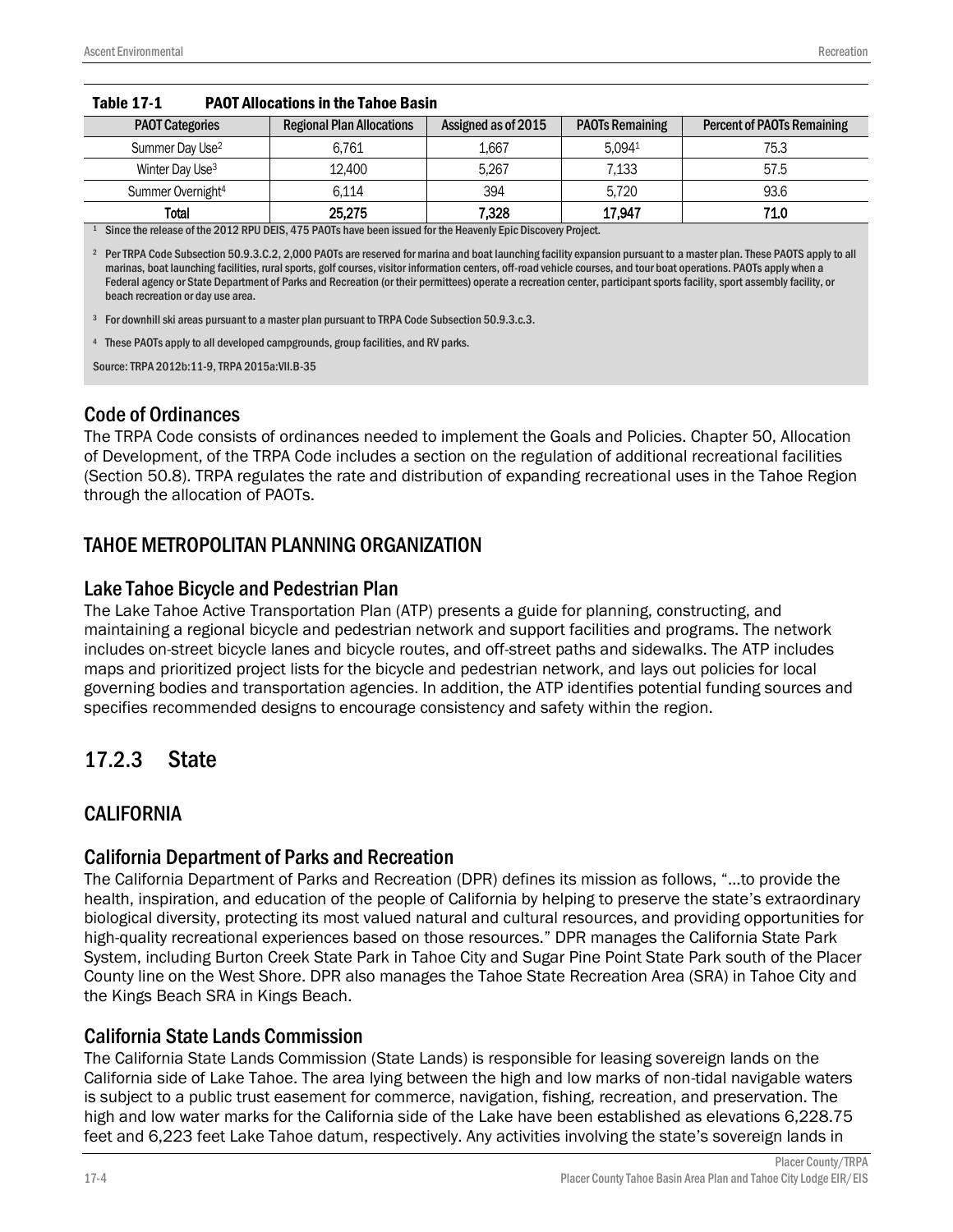Lake Tahoe below 6,223 feet require a lease from State Lands. State Lands is involved with the protection of California's rare and endangered wildlife and plant species as described in Chapter 7 of this document, and for ensuring compliance with the California Environmental Quality Act (CEQA).

## California Tahoe Conservancy

The California Tahoe Conservancy (Conservancy) was created in 1984 to restore and sustain a balance between the natural and human environments for public and private uses at Lake Tahoe. The Conservancy provides grants to local governments and non-profit organizations for erosion control, public recreation and access, land acquisition, and other projects, and implements a mandate that, among other things, seeks to increase public access to the region's natural recreational opportunities. In the past 20 years, the Conservancy has acquired and developed many lake access parcels, including highly visible park developments in Kings Beach and Carnelian Bay. Acquisitions in Tahoe Vista resulted in removal of dilapidated structures and site restoration for more passive lake access. The Conservancy also owns shoreline property operated for other recreational purposes by the North Tahoe Public Utility District (NTPUD), and numerous other properties available for dispersed and developed recreational uses.

## California Recreational Trails Act of 1974

The California Recreational Trails Act includes two major components — the reauthorization of the California Recreational Trails Committee and the requirement to develop a California Recreational Trails System Plan.

The California Recreational Trails Act (Public Resources Code Section 5070.5) declares:

- Increase accessibility and enhance the use, enjoyment, and understanding of California's scenic, natural, historic, and cultural resources.
- Encourage hiking, horseback riding, and bicycling as important contributions to the health and welfare of the state's population.
- ▲ Provide for the use of recreational trails by physically disabled persons, the elderly, and others in need of graduated trails.
- Increase opportunities for recreational boating and use of recreational vehicles.
- Encourage the development by cities, counties, districts, and private groups of recreational and interpretive trails, including heritage corridors.

## QUIMBY ACT

The Quimby Act (California Government Code Section 66477) preserves open space and parkland in urbanizing areas of the state by authorizing local governments to establish ordinances requiring developers of new subdivisions to dedicate land for parks, pay an in-lieu fee, or perform a combination of the two. The Quimby Act provides two standards for the dedication of land for use as parkland. If the existing area of parkland in a community is 3 acres or more per 1,000 persons, then the community may require dedication based on a standard of 5 acres per 1,000 persons residing in the subdivision. If the existing amount of parkland in a community is less than 3 acres per 1,000 persons, then the community may require dedication based on a standard of only 3 acres per 1,000 persons residing in the subdivision. The Quimby Act requires a city or county to adopt standards for recreational facilities in its general plan recreation element if it is to adopt a parkland dedication/fee ordinance.

Chapter 5 of the Placer County General Plan sets forth these park and recreation standards. Placer County standards include the provision of 5 acres of improved parkland and 5 acres of passive recreation per 1,000 residents and 1 mile of recreational trail per 1000 residents. Facility standards for amenities including playgrounds, baseball fields, turf fields, and hard courts are also prescribed. It is recognized that communities in mountain regions often require a specialized mix of recreational facilities that are different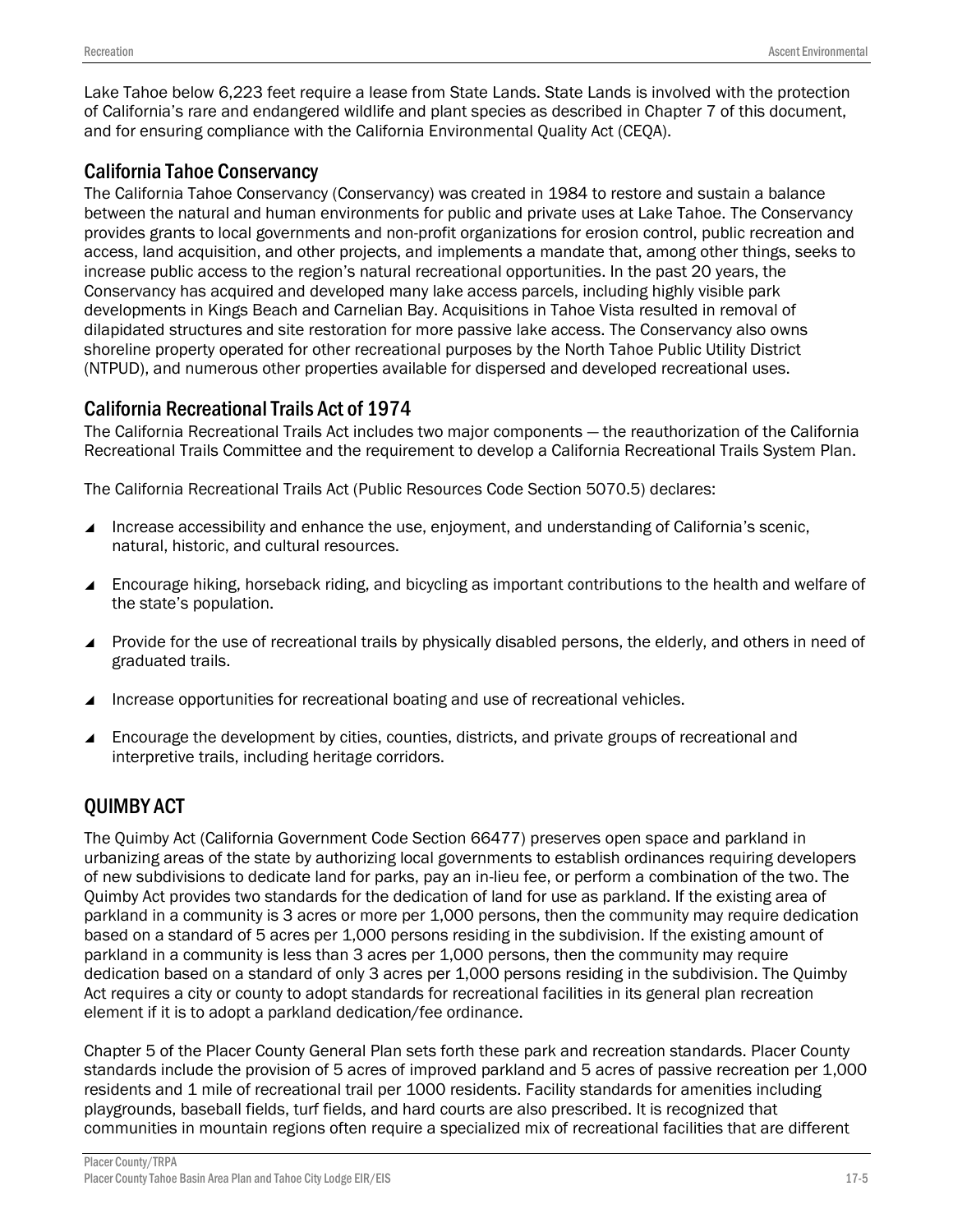than the General Plan listed facilities to meet their specific needs and climate. Therefore, while looking to deliver the user capacity of the facilities prescribed in the General Plan, the specific recreational amenities of mountain area projects are often tailored to the needs of the future residents and surrounding community.

# 17.2.4 Local

# PLACER COUNTY GENERAL PLAN

The Recreation and Cultural Resources Element of the Placer County General Plan includes a number of goals and policies intended to ensure the development and maintenance of parks and recreational facilities to serve present and future residents, employees, and visitors. Specific policies require the county to strive to achieve and maintain park standards for improved parkland and passive recreation areas; the policies provide a park classification system as a guide to the types of facilities that should be developed using the standards and specifies open space areas that are suitable as passive park area (Policies 5.A.1, 5.A.2, 5.A.3, 5.A.4). Policies also require the dedication of land and/or payment of fees in accordance with state law (Quimby Act and Mitigation Fee Act), and creation of special districts to generate funds for acquisition and development, maintenance and administration of parkland as development occurs in the county (Policies 5.A.5, 5.A.6, 5.A.7).

# PLACER COUNTY CODE

The Placer County zoning ordinance requires consistency with general plan goals (5 acres of passive and 5 acres of improved parkland per 1,000 residents). Specific ratios and credits are based on development type, as defined for planned development, subdivision, etc. in Chapters 15, 16, and 17 of the Placer County Code. As identified in the zoning code, these standards can be met through fee payment, construction of parks and recreation facilities, or a combination of both.

# TAHOE CITY PUBLIC UTILITY DISTRICT

The Tahoe City Public Utility District (TCPUD) provides parks and recreation services to over 1,000,000 visitors and residents in the district (TCPUD 2015). The TCPUD service area extends from Emerald Bay to Dollar Hill and along the Truckee River to the Nevada County line. Recreation facilities in the district include: 64-Acre Tract, Commons Beach Park, Elizabeth Williams Park, Kilner Park, Lake Forest Park, Marie Sluchak Community Park, Pomin Park, Skylandia Park and Beach, and 19 miles of trail network for bicyclists, joggers, and hikers (including the Truckee River Trail, West Shore Trail, and Lakeside Trail/North Shore Trail). TCPUD parks and recreation services and facilities are supported through property taxes, facility rental fees, user fees, and grants.

## NORTH TAHOE PUBLIC UTILITY DISTRICT

The North Tahoe Public Utility District (NTPUD) was formed in 1948 under the State of California Public Utilities Code to provide sewer services to the residents of the north shore of Lake Tahoe (NTPUD 2015). In November of 1967, water services were added to the District's responsibility with the Recreation and Parks Department being created in 1968. NTPUD's service area includes the communities of Kings Beach, Tahoe Vista, Brockway Vista, Carnelian Bay, Cedar Flat, and Agate Bay. NTPUD manages and maintains the public beaches in its service area that are owned by Placer County as well as the North Tahoe Regional Park in Tahoe Vista. NTPUD parks and recreation services and facilities are supported through property taxes, donations, user fees, and facility rental fees.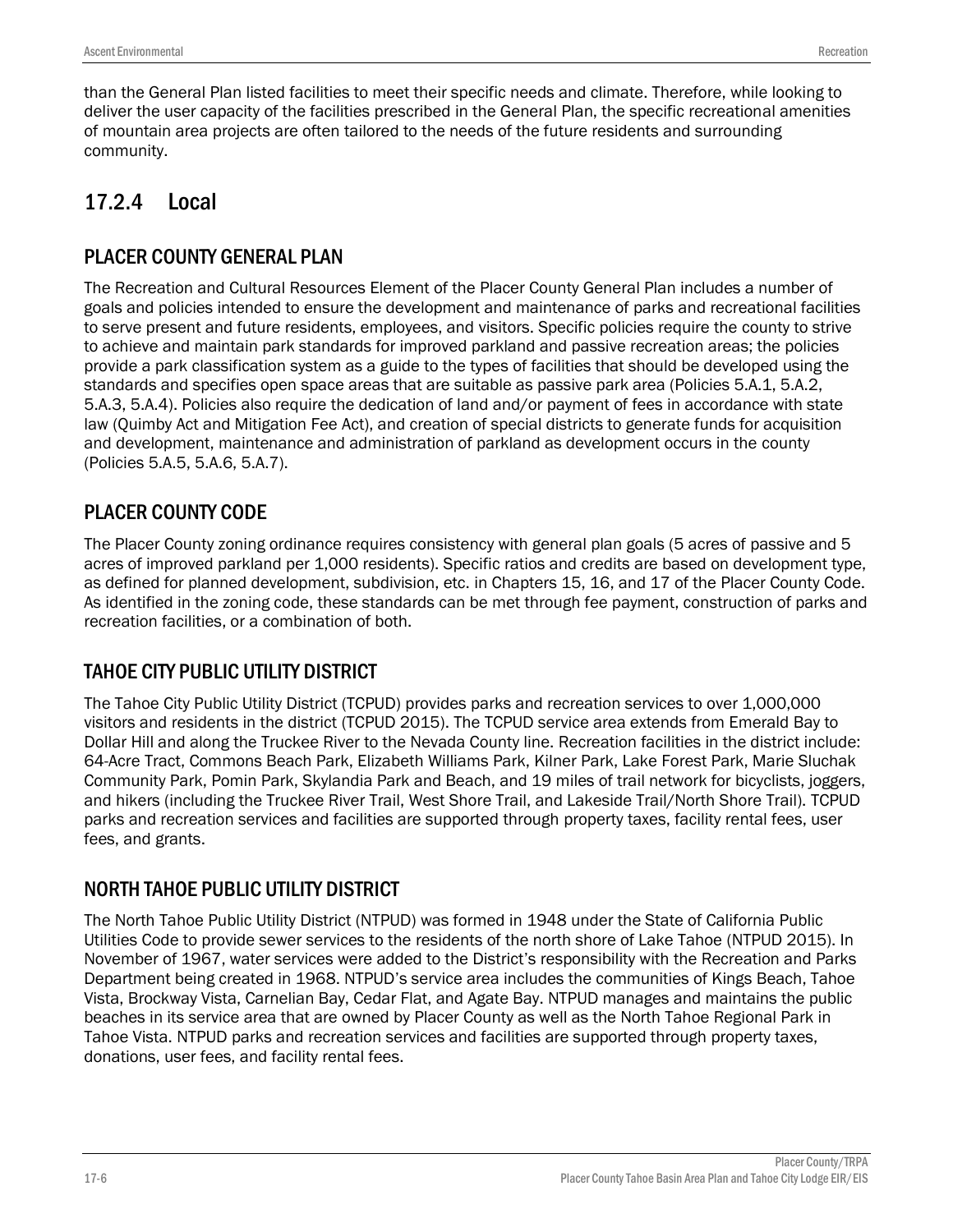# TRUCKEE RIVER CORRIDOR ACCESS PLAN

The Draft Truckee River Corridor Access Plan has been developed with the goals of creating a continuous and coordinated system of preserved lands and habitat from Lake Tahoe to the Martis Valley (Placer County 2015b). The Access Plan will respect the natural waterways and protect the wide variety of ecological and cultural resources found throughout the Truckee River floodplain, provide compatible recreational opportunities that do not damage sensitive areas, and provide a continuous and coordinated system of preserved lands and enhanced access with a connecting corridor of trails. An environmental impact report (EIR) must be prepared prior to adoption of the plan by the Placer County Board of Supervisors.

# 17.3 ENVIRONMENTAL SETTING

The recreation opportunities in the Placer County portion of the Lake Tahoe Region are abundant due to the diverse terrain and topography. Activities are generally associated with the lake's open water (e.g., swimming, boating, personal watercraft use, and fishing), the shoreline (e.g., sunbathing, camping, bicycling, and sightseeing), and the mountains surrounding the Lake (e.g., hiking, mountain biking, backpacking, snowboarding, and skiing). More than three million visitors come to the Tahoe Basin each year (TRPA 2012a:1-1), and the recreational activities in the region are a major draw. Tourism is an important part of the local economy and a high‐quality recreation experience coupled with outstanding recreation opportunities is important to maintaining tourism.

Recreational activities vary by season. The availability of recreational opportunity and access to recreation areas must be considered in light of sensitive environmental resources. Recreational activities can have an impact on water, soils, air, wildlife, transportation, and the scenic quality of the Plan area. As population and number of visitors increase, so does the demand for access to Lake Tahoe shores and other public lands for recreational activities. There is also increased demand for urban recreational facilities, such as swimming pools and sports fields.

# 17.3.1 Parks and Recreation Facilities

The existing and planned recreation resources within the Plan area include day use beaches, day use areas, community and sports recreation parks, community centers, golf courses, campgrounds, and undeveloped areas that tend to be used for passive recreation (see Table 17-2 and Exhibit 17-1). Refer to the *Existing Conditions Report* (Placer County 2013) for a more comprehensive overview of the recreation resources in the Plan area.

| .ww.v -. -<br><u>. who when nooroweren rivermered involvery</u> |         |                 |              |
|-----------------------------------------------------------------|---------|-----------------|--------------|
| <b>Park or Recreation Facility Name</b>                         | Acreage | <b>Operator</b> | <b>Owner</b> |
| Day Use Beaches                                                 |         |                 |              |
| 64-Acre Tract                                                   | 56.0    | <b>TCPUD</b>    | <b>USFS</b>  |
| Bay Street East Beach                                           | 0.8     | <b>NA</b>       | PC           |
| Carnelian West Beach                                            | 3.3     | <b>NTPUD</b>    | Conservancy  |
| Commons Beach Park                                              | 7.2     | <b>TCPUD</b>    | PC           |
| Coon Street Boat Launch                                         | 2.6     | <b>NTPUD</b>    | <b>DPR</b>   |
| Elizabeth Williams Park                                         | 4.4     | <b>TCPUD</b>    | <b>TCPUD</b> |
| Fawn Street-Marina Walkway                                      | 0.1     | <b>NA</b>       | PC           |

| <b>Table 17-2</b> | <b>Parks and Recreation Facilities Inventory</b> |
|-------------------|--------------------------------------------------|
|                   |                                                  |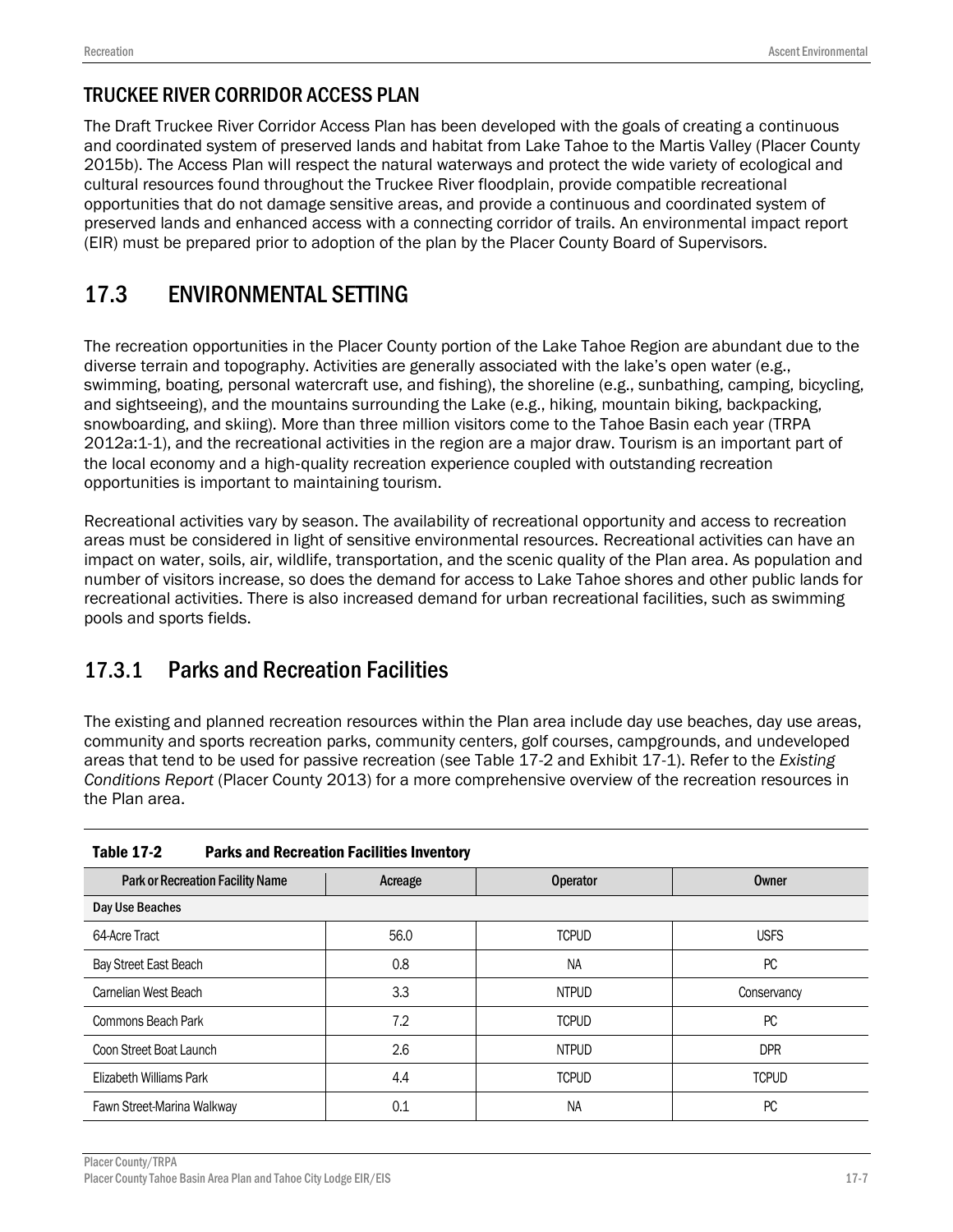| Table 17-2<br>Parks and Recreation Facilities inventory |         |                 |                    |
|---------------------------------------------------------|---------|-----------------|--------------------|
| <b>Park or Recreation Facility Name</b>                 | Acreage | <b>Operator</b> | <b>Owner</b>       |
| <b>Griff Creek Recreation Area</b>                      | 0.8     | <b>NTPUD</b>    | PC                 |
| Heritage Plaza Park                                     | 0.8     | <b>TCPUD</b>    | <b>TCPUD</b>       |
| Kings Beach State Recreation Area                       | 5.6     | <b>DPR</b>      | <b>DPR</b>         |
| Lake Boulevard Beach                                    | 3.4     | <b>NA</b>       | PC                 |
| Lake Forest Beach Park                                  | 6.2     | <b>TCPUD</b>    | TCPUD/PC           |
| Lake Forest II Beach                                    | 1.2     | <b>NA</b>       | PC                 |
| Lakeside Park                                           | 3.2     | <b>NA</b>       | PC                 |
| Moon Dunes Beach                                        | 4.4     | <b>NTPUD</b>    | PC/Conservancy     |
| North Tahoe Beach                                       | 7.0     | <b>NTPUD</b>    | Conservancy        |
| Patton Landing                                          | 2.6     | Concessionaire  | Conservancy        |
| Sandy Beach                                             | 3.1     | <b>NTPUD</b>    | Conservancy        |
| Secline Beach                                           | 3.8     | <b>NTPUD</b>    | Conservancy /NTPUD |
| Skylandia Park and Beach                                | 26.9    | <b>TCPUD</b>    | <b>DPR</b>         |
| Speedboat (Buck's) Beach                                | 2.0     | <b>NTPUD</b>    | PC                 |
| Tahoe State Recreation Area - Star Harbor               | 6.8     | <b>DPR</b>      | <b>DPR</b>         |
| Tahoe State Recreation Area - Outlet Parcel             | 6.5     | <b>TCPUD</b>    | <b>DPR</b>         |
| Tahoe Vista Recreation Area                             | 6.3     | <b>NTPUD</b>    | <b>NTPUD</b>       |
| Subtotal Day Use Beaches                                | 165.0   |                 |                    |
| Day Use Areas                                           |         |                 |                    |
| <b>Burton Creek State Park</b>                          | 2,000.0 | <b>DPR</b>      | <b>DPR</b>         |
| Highlands Community Center/Day Use Area                 | 45.7    | <b>TCPUD</b>    | <b>TCPUD</b>       |
| Kilner Park                                             | 5.9     | <b>TCPUD</b>    | <b>TCPUD</b>       |
| Marie Sluchak Community Park                            | 3.0     | <b>TCPUD</b>    | <b>TCPUD</b>       |
| North Tahoe Regional Park                               | 124.5   | <b>NTPUD</b>    | <b>NTPUD</b>       |
| Quail Creek Park                                        | NA      | <b>TCPUD</b>    | <b>TCPUD</b>       |
| Ward Creek Property                                     | 183.3   | <b>DPR</b>      | <b>DPR</b>         |
| Subtotal Day Use Areas                                  | 2,362.4 |                 |                    |
| <b>Community Sports and Recreation</b>                  |         |                 |                    |
| Kings Beach Neighborhood Park                           | 2.3     | <b>NTPUD</b>    | <b>TTUSD</b>       |
| Pomin Park                                              | 3.1     | <b>TCPUD</b>    | <b>DPR</b>         |
| <b>Rideout Community Center</b>                         | 10.7    | <b>TCPUD</b>    | TCPUD/TTUSD        |
| Tahoe Lake School Fields                                | 2.2     | <b>TCPUD</b>    | TCPUD/TTUSD        |

| <b>Table 17-2</b> | <b>Parks and Recreation Facilities Inventory</b> |
|-------------------|--------------------------------------------------|
|-------------------|--------------------------------------------------|

*Subtotal Community Sports and Recreation 18.3*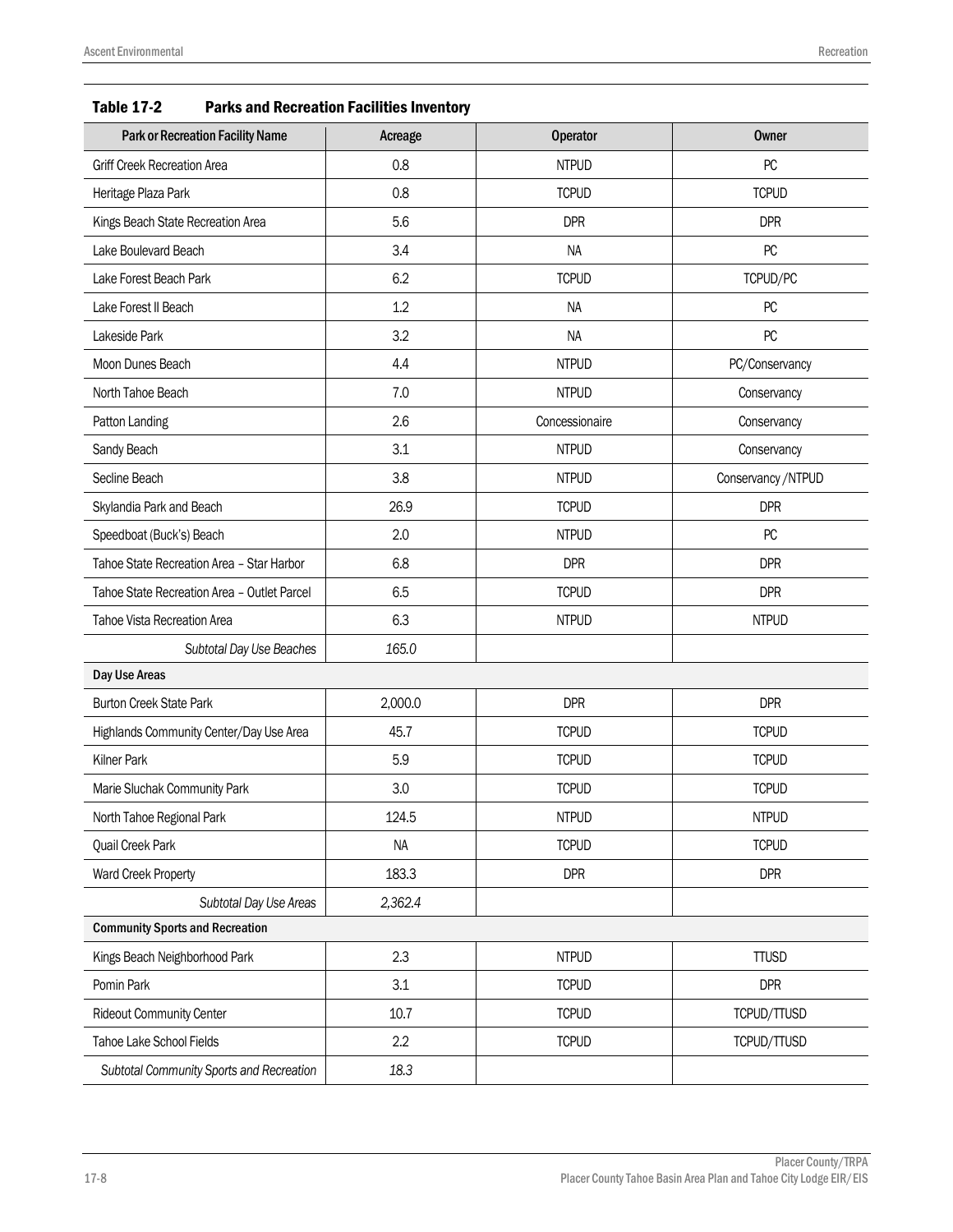| <b>Park or Recreation Facility Name</b> | Acreage   | <b>Operator</b> | Owner        |  |
|-----------------------------------------|-----------|-----------------|--------------|--|
| <b>Community Centers</b>                |           |                 |              |  |
| Fairway Community Center                | 2.1       | <b>TCPUD</b>    | <b>TCPUD</b> |  |
| Tahoe City Community Center             | 1.8       | <b>TCPUD</b>    | <b>TCPUD</b> |  |
| <b>Subtotal Community Centers</b>       | 3.9       |                 |              |  |
| <b>Golf Courses</b>                     |           |                 |              |  |
| Tahoe City Golf Course                  | 35.8      | <b>TCPUD</b>    | PC           |  |
| Old Brockway Golf Course                | <b>NA</b> | Private         | Private      |  |
| <b>Subtotal Golf Courses</b>            | 35.8      |                 |              |  |
| Campgrounds                             |           |                 |              |  |
| Kaspian Campground and Picnic Area      | 34.0      | Private         | <b>USFS</b>  |  |
| Tahoe State Recreation Area             | 16.3      | <b>DPR</b>      | <b>DPR</b>   |  |
| William Kent Campground/Beach           | 24.7      | Private         | <b>USFS</b>  |  |
| Lake Forest Campground                  | 2.1       | <b>TCPUD</b>    | PC/TCPUD     |  |
| Subtotal Campgrounds                    | 77.1      |                 |              |  |
| <b>Undeveloped Parkland</b>             |           |                 |              |  |
| <b>Dollar Property</b>                  | 969.1     | Conservancy     | Conservancy  |  |
| <b>Firestone Property</b>               | 85.0      | <b>NTPUD</b>    | <b>NTPUD</b> |  |
| Parcels 3081 and 3082                   | 5.3       | <b>DPR</b>      | <b>DPR</b>   |  |
| <b>Tahoe State Recreation Area</b>      | 1.9       | <b>DPR</b>      | <b>DPR</b>   |  |
| Subtotal Undeveloped Parkland           | 1061.3    |                 |              |  |

| <b>Table 17-2</b> | <b>Parks and Recreation Facilities Inventory</b> |  |
|-------------------|--------------------------------------------------|--|
|                   |                                                  |  |

Note: North Tahoe Public Utility District (NTPUD), Tahoe City Public Utility District (TCPUD), California Tahoe Conservancy (Conservancy), United States Forest Service (USFS), Placer County (PC), Tahoe-Truckee Unified School District (TTUSD), California Department of Parks and Recreation (DPR), and not available (NA).

Source: Compiled by Ascent Environmental 2015

# 17.3.2 Bike and Pedestrian Trails

The Plan area contains a number of existing and proposed bike and pedestrian trails (see Table 17-3). While only the Tahoe Rim Trail is listed, the Plan area contains an extensive network of hiking trails (Exhibit 17-1). The Plan area contains an almost continuous network of multi-use trails that connects areas south of Sugar Pine Point State Park, south of Placer County, to Incline Village, east of Placer County.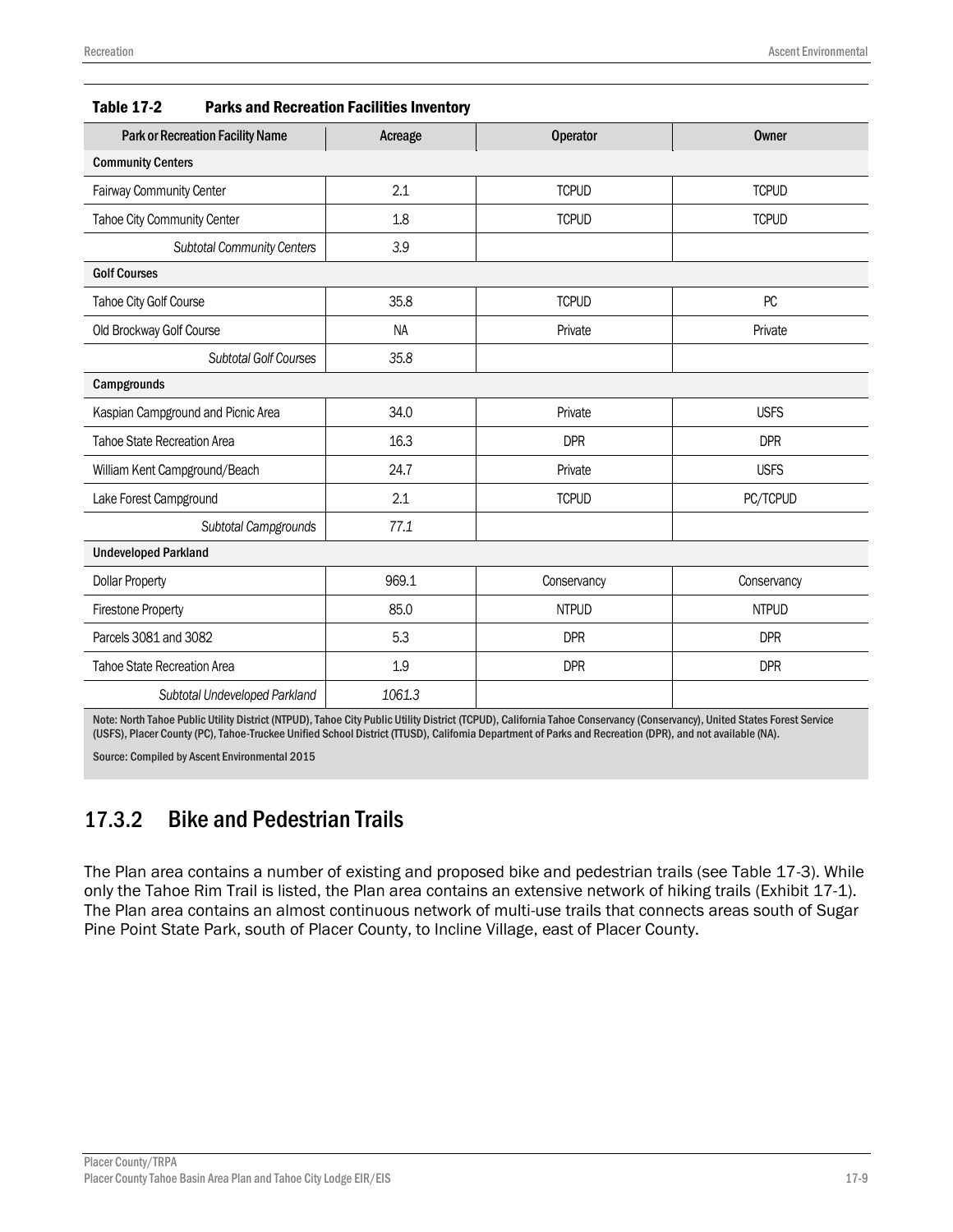

17-10 Placer County Tahoe Basin Area Plan and Tahoe City Lodge EIR/EIS

Exhibit 17-1 Parks, Recreation Areas, and Trails

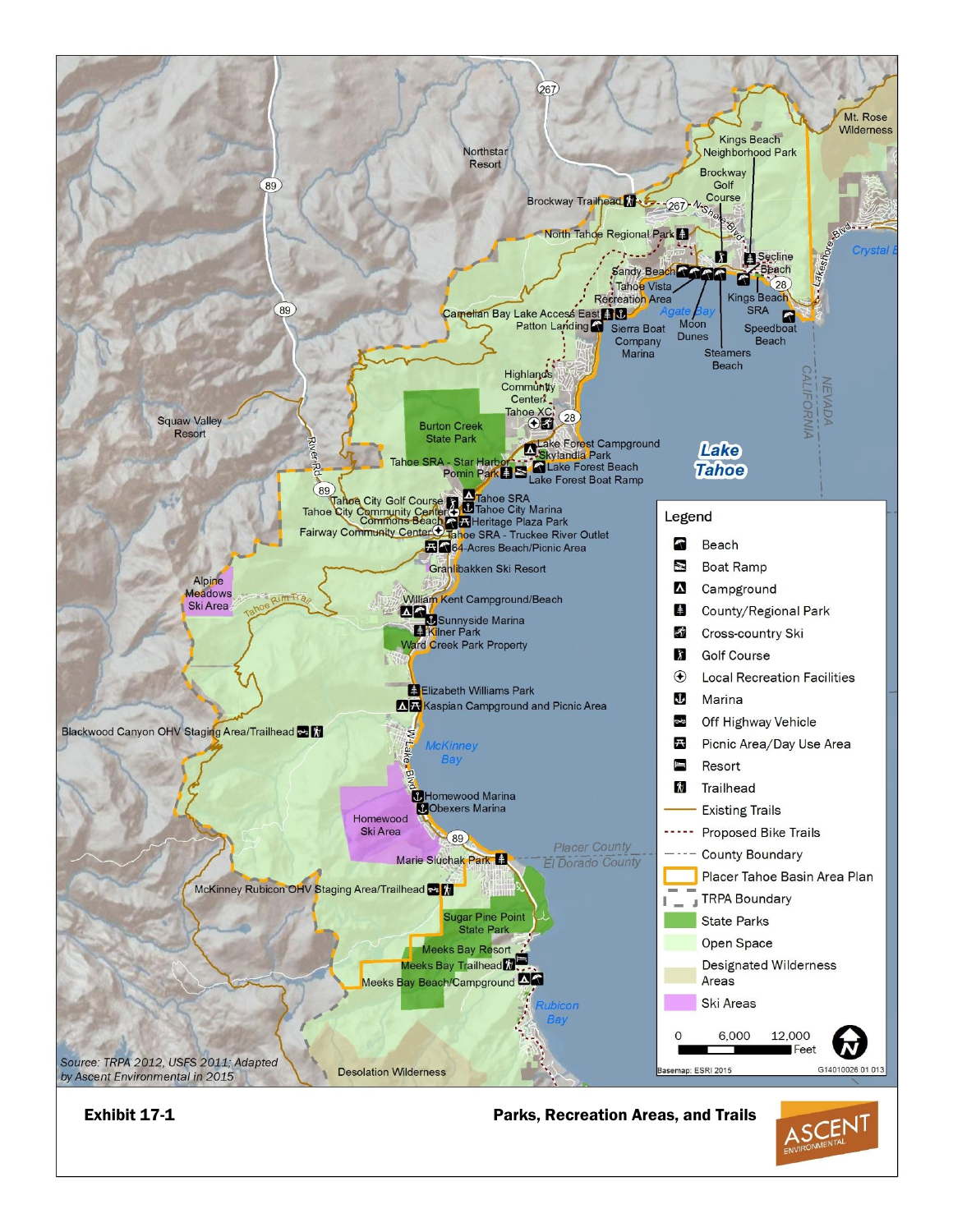| <b>Trail</b>                                  | Location                                | Length (miles) |  |  |
|-----------------------------------------------|-----------------------------------------|----------------|--|--|
| <b>Existing Trails</b>                        |                                         |                |  |  |
| 64-Acre Tract                                 | <b>Tahoe City</b>                       | 0.8            |  |  |
| Eagle Rock Trail                              | <b>Tahoe City</b>                       | 1.2            |  |  |
| Lakeside Trail                                | <b>Tahoe City</b>                       | 1.5            |  |  |
| Pinedrop Trail                                | Kings Beach                             | 1.5            |  |  |
| National Avenue Bike Path                     | <b>Tahoe Vista</b>                      | 0.4            |  |  |
| North Shore Bike Path                         | <b>Tahoe City</b>                       | 2.3            |  |  |
| <b>Rubicon Trail</b>                          | Tahoma                                  | 22.0           |  |  |
| State Route 28                                | <b>Tahoe City</b>                       | 2.2            |  |  |
| <b>Tahoe Rim Trail</b>                        | Tahoe City, Tahoe Pines, Homewood       | 35.9           |  |  |
| <b>Truckee River Trail</b>                    | <b>Tahoe City</b>                       | 3.5            |  |  |
| West Shore Bike Trail                         | Tahoe City, Sunnyside, Homewood, Tahoma | 8.6            |  |  |
| <b>Existing Trails Total</b>                  |                                         | 79.9           |  |  |
| <b>Proposed Trails</b>                        |                                         |                |  |  |
| Brockway Vista Path                           | Kings Beach                             | 0.8            |  |  |
| Dollar Creek Shared-Use Trail                 | Kings Beach                             | 2.2            |  |  |
| Lake Forest Trail                             | <b>Dollar Point</b>                     | 0.3            |  |  |
| North Tahoe Bike Trail                        | Dollar Hill, Tahoe Vista                | 5.2            |  |  |
| Northstar Trail                               | <b>Tahoe Vista</b>                      | 3.6            |  |  |
| Homewood/West Shore Bike Trail                | Homewood, Sunnyside                     | 1.0            |  |  |
| Tahoe Basin Connector Trail                   | <b>Tahoe Vista</b>                      | 5.0            |  |  |
| Proposed Trails Total                         |                                         | 18.1           |  |  |
| Source: Compiled by Ascent Environmental 2015 |                                         |                |  |  |

# 17.3.3 Lake Tahoe Environmental Improvement Program

The Lake Tahoe Environmental Improvement Program (EIP) is a cooperative effort to preserve, restore, and enhance the unique natural and human environment of the Tahoe Region. The EIP program defines restoration needs for attaining environmental goals or thresholds and, through a substantial investment of resources, increases the pace at which the thresholds will be attained. Key to this strategy is reliance on partnerships with all sectors of the community, including the private sector and local, state, and federal government.

The Regional Plan Recreation Goals and Policies are implemented primarily through application of the Code in the review of proposed projects and through the EIP. The EIP includes a recreation program that facilitates implementation of projects that will (1) improve lake access, (2) develop a comprehensive trail system, (3) improve recreational facilities, and (4) improve educational programs and interpretive facilities. To date throughout the Tahoe Basin, 2,770 linear feet of shoreline has been made available for public access and 143 miles of bike and pedestrian routes have been constructed as part of the EIP recreation program (TRPA 2015b:1).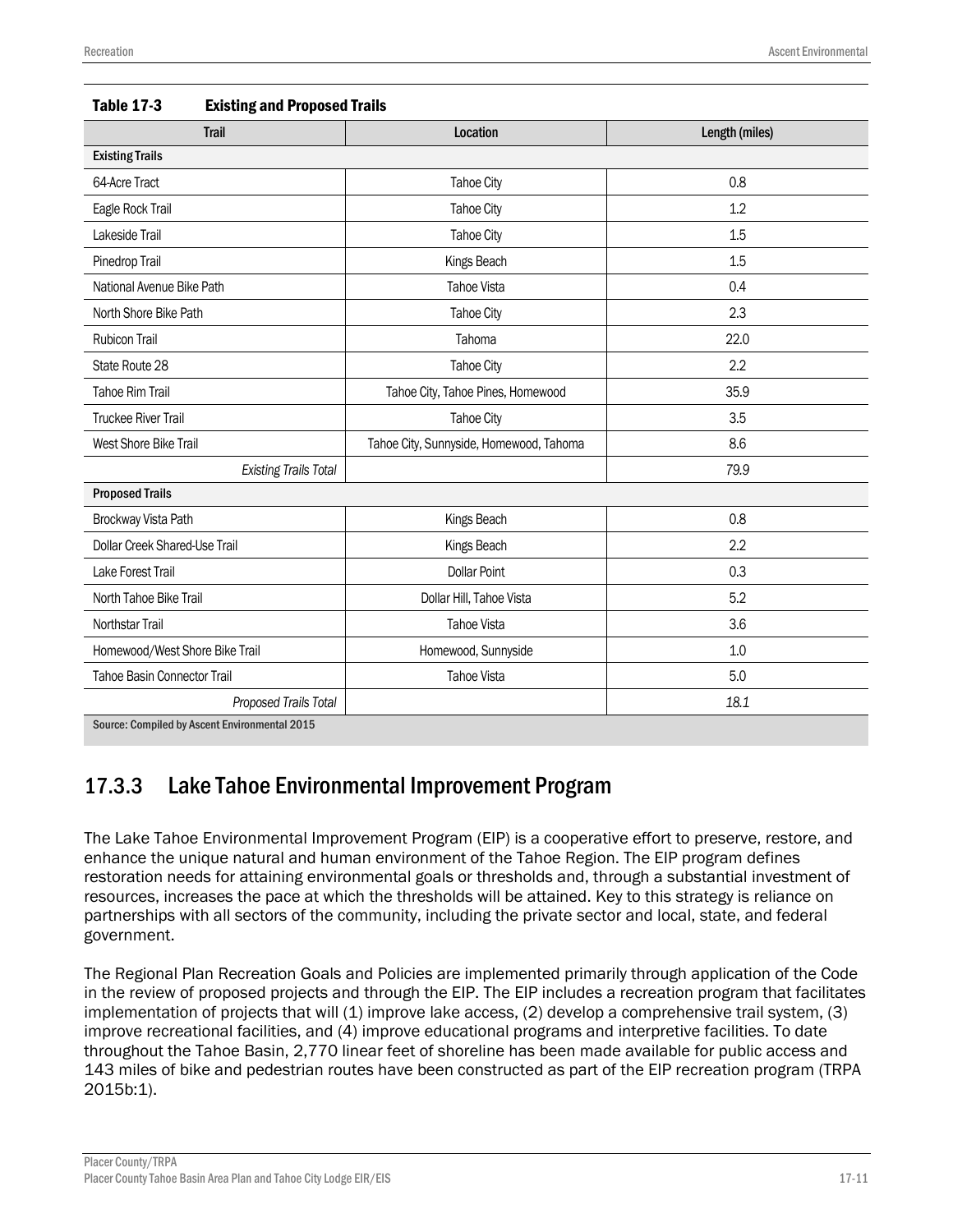# 17.4 ENVIRONMENTAL IMPACTS AND MITIGATION MEASURES

# 17.4.1 Methods and Assumptions

The following analysis assesses the environmental effects of each alternative with respect to the existing or currently proposed recreation uses and facilities in the Plan area. This analysis is based on review of existing documents, policies, ordinances, and other regulations pertinent to recreation.

# 17.4.2 Significance Criteria

Significance criteria relevant to recreation issues are summarized below.

Proposed Area Plan policies that support enhanced recreation include policies that promote coordinated interagency planning and funding programs for recreation facilities (Policies R-P-2, R-P-8), encourage and support funding for recreation facilities and multi-use bike trails (Policies R-P-4, R-P-5), increase opportunities for public access to the shoreline of Lake Tahoe (Policy R-P-7), and improve winter recreation opportunities (Policy R-P-9) as well as reduce conflicts between snowmobiling and important wildlife habitat (Policy R-P-10).

# TRPA CRITERIA

The "Recreation" criteria from the TRPA Initial Environmental Checklist were used to evaluate the recreation impacts of the alternatives. Impacts to recreation would be significant if the project would:

- create additional demand for recreation facilities;
- create additional recreation capacity;
- $\blacktriangle$  have the potential to create conflicts between recreation uses, either existing or proposed;
- result in a decrease or loss of public access to any lake, waterway, or public lands; or
- have an unplanned effect upon, or result in a need for new or altered governmental services related to parks or other recreational facilities.

## CEQA CRITERIA

Based on Appendix G of the State CEQA Guidelines and the Placer County CEQA Checklist, impacts to recreation resources would be significant if the project would:

- create substantial additional demand for recreation facilities such that substantial physical deterioration of the facility would occur or be accelerated; or
- include recreational facilities or require the construction or expansion of recreational facilities which might have an adverse physical effect on the environment.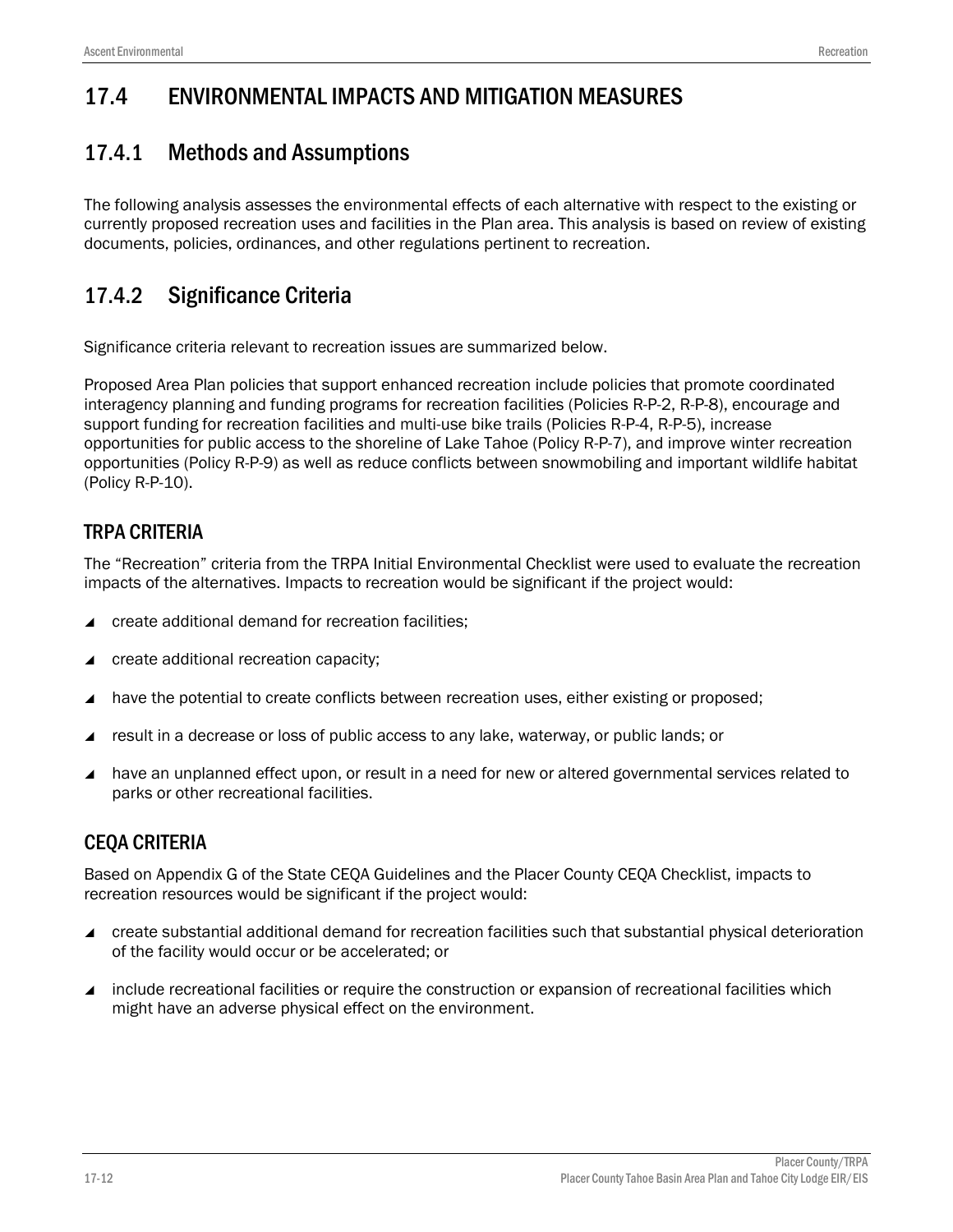# 17.4.3 Environmental Effects of the Project Alternatives

## Impact 17-1: Demand for recreation facilities and physical deterioration of recreation facilities

Area Plan Alternatives 1 through 4 would allow for increases in residential units within town centers and mixed-use areas identified in the RPU EIS and RTP/SCS EIR/EIS and are subject to existing allocations. More residential units and corresponding population increase would result in increased demand for recreation facilities and resources. Also, Area Plan Alternatives 1 and 3 could add additional TAUs not included in the existing Regional Plan (with a formulaic decrease in CFA), which would increase visitor demand for recreation resources over that assessed in the RPU EIS and RTP/SCS EIR/EIS. However, recreation opportunities and resources are abundant in the region, and with continued implementation of existing recreation goals and policies and implementation of new recreation projects from existing programs (e.g., EIP) adequate capacity for recreation would continue to be provided, and implementation of any of the alternatives would not reduce capacity of existing recreation facilities or opportunities to such a degree that physical deterioration of those facilities would occur. Therefore, Area Plan Alternatives 1 through 4 would have a less-than-significant impact. Although Lodge Alternatives 1 through 3 would create a modest increase in recreational demand, the lodge itself would include recreational amenities and substantial recreation facilities and opportunities are available in the region. Therefore, Lodge Alternatives 1, 2, and 3 would have a less-than-significant impact. Lodge Alternative 4 would be a continuation of the site for commercial uses and would have no impact on recreation demand.

### Placer County Tahoe Basin Area Plan Program-Level Analysis

### Alternative 1: Proposed Area Plan

Development associated with Alternative 1, including the Kings Beach Center design concept, would generate additional recreation demand in the Area Plan boundaries and surrounding areas by increasing the population within town centers and mixed-use districts in accordance with the residential allocations imposed by the Regional Plan. The additional demand for recreation facilities resulting from buildout of the Area Plan was assessed in the RPU EIS (TRPA 2012a:3.11-16 – 3.11-17, 3.11-19) and RTP/SCS EIR/EIS (Ta hoe Metropolitan Planning Organization [TMPO] and TRPA 2012b:3.11-14 to 3.11-15). However, the Alternative 1 policy to allow the limited conversion of CFA for up to 400 TAUs could result in an incremental increase in the number of visitors in the Plan area that was not accounted for in the RPU EIS or RTP/SCS EIR/EIS.

Average number of visitors per hotel room are estimated to be two persons per room with an estimated average occupancy rate of 69 percent (Placer County 2015a). Therefore, with the average occupancy rate, the additional 400 TAUs proposed under Alternative 1 would generate up to 552 visitors per day (400 TAUs x 0.69 x 2 persons per room) and 201,480 visitors per year (552 visitors per day x 365 days). At full occupancy during peak periods, the TAUs would generate up to 800 visitors per day (400 TAUs x 2 persons per room). The 2010 population within the Area Plan boundaries was 9,708 people (U.S. Census Bureau 2015). In 2012, the annual number of visitors to the Tahoe Basin exceeded three million (TRPA 2012a:1-1). The annual number of visitors generated by the additional TAUs would represent about a 7 percent increase over existing levels. These visitors use recreation facilities within the Plan area, throughout the Tahoe Basin, and areas just outside the Tahoe Basin.

The Plan area and the region contain many and varied recreation facilities (see Tables 17-2 and 17-3) to accommodate the increased recreation demand. In addition, the environmental thresholds established for recreation were found to be in attainment by both the 2006 and 2011 Threshold Evaluation Reports (TRPA 2012b). Furthermore, TRPA's goals and policies ensure that demand for recreation facilities and opportunities in the region is met by calling for increased access for dispersed recreation, developed recreation, and urban recreation. In addition, they call for managing areas for low-density recreation experiences by expanding trail systems, managing areas for nature study and wildlife observation, separating incompatible recreational uses, and providing for the appropriate type, location, and rate of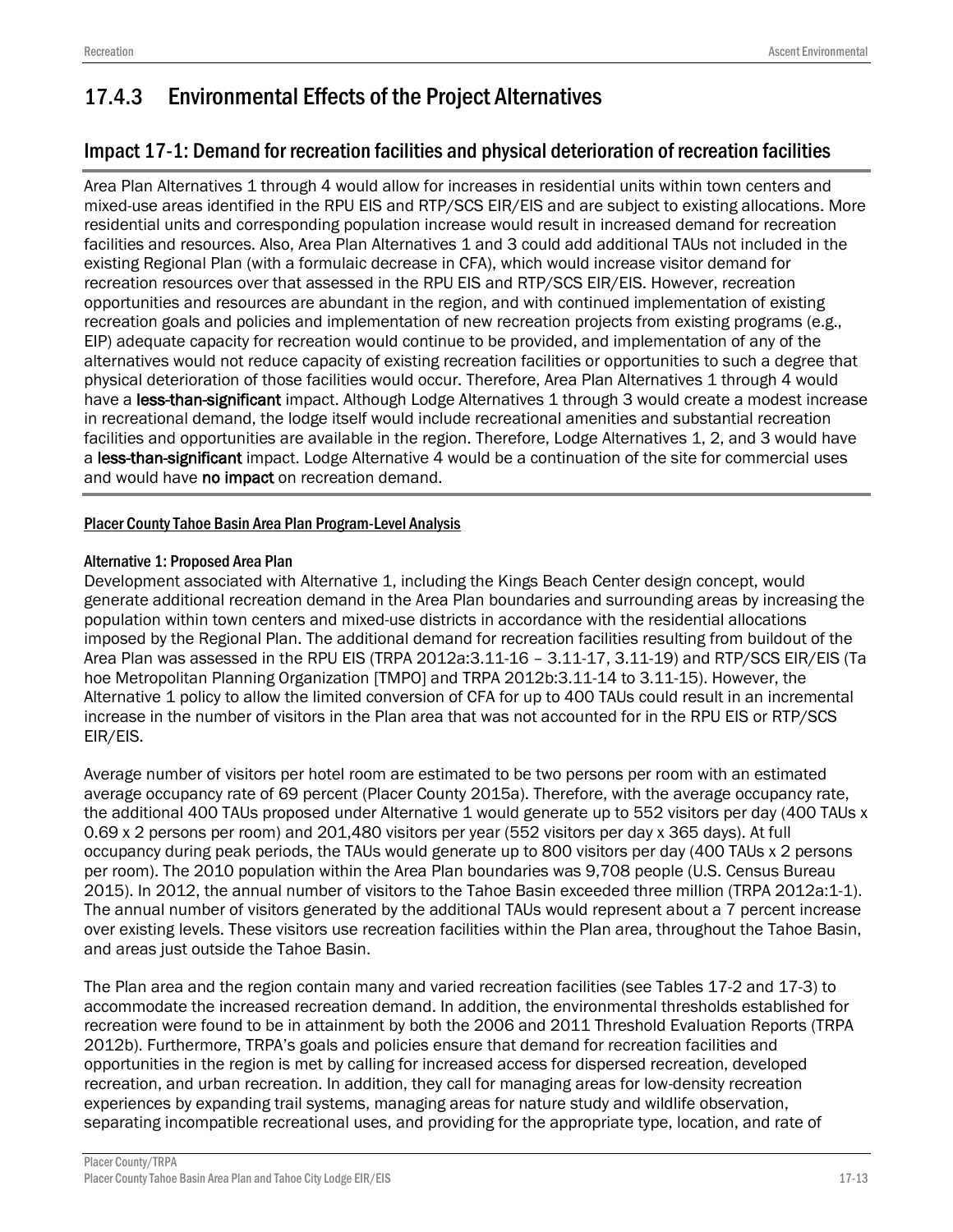development of outdoor recreational uses in the Land Use Plan to meet increased demand when consistent with the environmental value and protection of the natural resources. With respect to developed recreation facilities, the TRPA goals and policies require that a fair share of the Tahoe Region's water and sewer capacity be maintained for the sole purpose of expanding recreation facilities to meet demand.

The Regional Recreation Assessment prepared in preparation of the 2012 Regional Plan indicates that visitors to recreation sites in the Tahoe Region make use of a wide range of developed, undeveloped, and urban activities (TRPA 2012a: 3.11-17). Usage data show that the opportunities available for recreation are widely dispersed throughout the Tahoe Region. Ongoing improvements through various agencies and entities (i.e., USFS, CTC, CSP, NSP, and private property owners) programs (such as the EIP) and allocation of PAOTs as needed by TRPA would continue to expand and maintain these opportunities and ensure that capacity is available. In addition, the Area Plan supports the continued development and improvement of recreational amenities (such as the Speedboat Beach Master Plan and improvements to the Tahoe Vista Recreation Area among many others), and would establish the Tahoe City West Entry Special Planning Area, which would require redevelopment or development projects to provide public access to the Truckee River. Area Plan policies related to recreation would facilitate snow removal on selected high-use trails, public acquisition of beach access rights, and improvement of backcountry winter recreational access.

Because of the number, wide variety, and proximity of existing recreation facilities and opportunities (e.g., beaches, bike trails, hiking trails, parks, water sports) and the fact that the Area Plan supports the establishment of new recreation opportunities, the modest increase in residents and visitors to the Tahoe Region resulting from the additional TAUs would not result in the concentration of recreation users on any single recreation facility such that new or expanded facilities would be required.

As described in the RPU EIS and RTP/SCS EIR/EIS, ongoing improvements through various agencies (i.e., USFS, Conservancy, DPR, NTPUD, and TCPUD), programs (e.g., EIP), and allocation of PAOTs would continue to expand and maintain recreation opportunities and ensure that capacity is available (TRPA 2012a:3.11-16 – 3.11-17, 3.11-19; TMPO and TRPA 2012b:3.11-14 – 3.11-15). At present, TRPA has 17,947 PAOTS remaining for new recreation opportunities in the region (Table 17-1). As described in the *2011 Threshold Evaluation Report*, existing recreation users have indicated satisfaction with the recreation facilities in the Tahoe Basin (TRPA 2012b:11-3 – 11-4). Existing Regional Plan goals and policies ensure that demand for recreation facilities and opportunities in the region is met by calling for increased access for dispersed recreation, developed recreation, and urban recreation (Policies R.1-1, R.1-3, R-4.1, R-4.2, R-4.7, and R-7.1). Policies also address management and development of facilities to maintain compatibility between uses and consistent with the environmental value and protection of the natural resources. The Area Plan recreation policies support the Regional Plan in managing recreational facilities and uses (Policy R-P-1). The Area Plan includes policies for ensuring access to recreation for all users and improving public access to beaches and to winter recreational opportunities for cross country and back country skiing (Policies R-P-3, R-P-6, R-P-7, and R-P-9). Area Plan policies also promote coordination between agencies for the provision and maintenance of recreation facilities (Policy R-P-2 and R-P-8).

Recreation demand would be considered at a project-level during subsequent environmental review and permitting of individual proposed projects. Individual residential projects would also be required to pay Placer County parks fees in order to meet the parks and recreation standard for the provision of 5 acres of improved parkland and 5 acres of passive recreation per 1,000 residents and 1 mile of recreational trail per 1,000 residents. At the time of project-level environmental review for planned recreation projects that would increase recreation capacity in the area, those projects would assess and mitigate as necessary any potentially significant impacts on the environment.

Because there are ample recreation facilities that are distributed throughout the Area Plan and in adjacent areas, there is no evidence to suggest that the additional demand would result in a substantial increase in use of nearby recreation facilities or that the increase would result in greater physical deterioration of these recreation resources. The impacts on the quality of recreation experience, the capacity for additional outdoor recreation available, and the physical effects on recreation facilities from increased demand under Alternative 1 would be less than significant.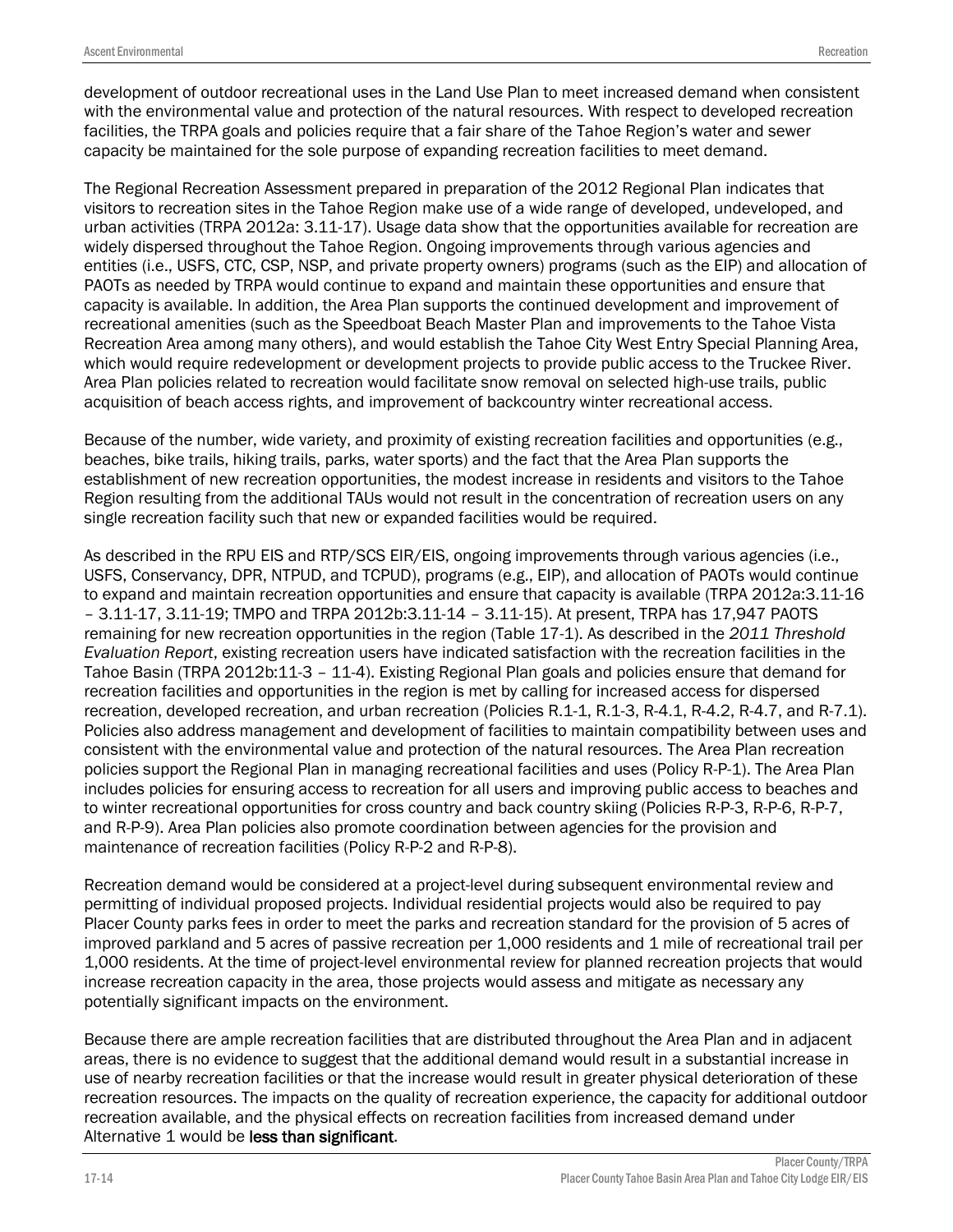#### Alternative 2: Area Plan with No Substitute Standards

Implementation of Alternative 2, would increase density within existing town center boundaries, would allow for residential development in mixed-use areas, and would increase opportunities for secondary housing. However, the number of TAUs and amount of residential development would be limited to the existing allocations identified for Placer County in the Regional Plan. Because implementation of Alternative 2 would not result in an increase in the number of commodities, the additional recreation demand would be the same as that identified in the RPU EIS and RTP/SCS EIR/EIS Alternative 3 (TRPA 2012a:3.11-19; TMPO and TRPA 2012b:3.11-15). Alternative 2 would result in an increase in demand for recreation that could be accommodated by existing facilities in the Tahoe Region, or with expanded or new facilities proposed by various agencies around the Tahoe Basin. As described above under Alternative 1, Alternative 2 would also implement and support Regional Plan goals and policies that promote development of new and enhancement of existing recreation resources consistent with the environmental value and protection of the natural resources. Additionally, future individual projects would consider recreation demand at a projectlevel during subsequent environmental review and permitting and would be subject to Placer County parks fees to address local impacts on parks and recreation facilities. The impacts on the quality of recreation experience, the capacity for additional outdoor recreation available, and the physical effects on recreation facilities under Alternative 2 would be less than significant.

### Alternative 3: Reduced Intensity Area Plan

Under Alternative 3, buildout of the Area Plan would occur similarly to that described for Alternative 1; however, the conversion of CFA to TAUs would be limited to an additional 200 TAUs over the number of TAUs allocated to Placer County by the existing Regional Plan. With respect to recreation capacity and demand, Alternative 3 would result in reduced impacts compared to those described for Alternative 1. Implementation of Alternative 3 would result in an increase in the number of visitors in the Area Plan boundaries approximately half of the number of visitors generated under Alternative 1. Similar to Alternative 1, the increase in residents and visitors associated with Alternative 3 would be accommodated by existing facilities in the Tahoe Region.

As described above, future individual projects would be subject to additional project-level environmental that would address issues including, but not limited to, water quality or air quality that could minimize any project-related adverse environmental effects associated with increased demand for or use of recreation facilities attributed to an increase in visitors. TRPA's existing goals and policies, in addition to Area Plan and Placer County policies, would also ensure that demand for recreation facilities and opportunities in the region are met.

Because there are ample recreation facilities that are distributed throughout the Area Plan and in adjacent areas, there is no evidence to suggest that the additional demand would result in a substantial increase in use of nearby recreation facilities or that the increase would result in greater physical deterioration of these recreation resources. The impacts on the quality of recreation experience, the capacity for additional outdoor recreation available, and the physical effects on recreation facilities from increased demand under Alternative 3 would be less than significant.

### Alternative 4: No Project

Under Alternative 4, new development would be limited by existing allocations and development rights established in the Regional Plan as well as existing PASs and community plans. The additional recreation demand generated under Alternative 4 would be the same as that identified in the RPU EIS and RTP/SCS EIR/EIS for Alternative 3 (TRPA 2012a:3.11-19; TMPO and TRPA 2012 b:3.11-15) and described above for Alternative 2. The impacts on the quality of recreation experience, the capacity for additional outdoor recreation available and the physical effects on recreation facilities from any additional demand under Alternative 4 would be less than significant.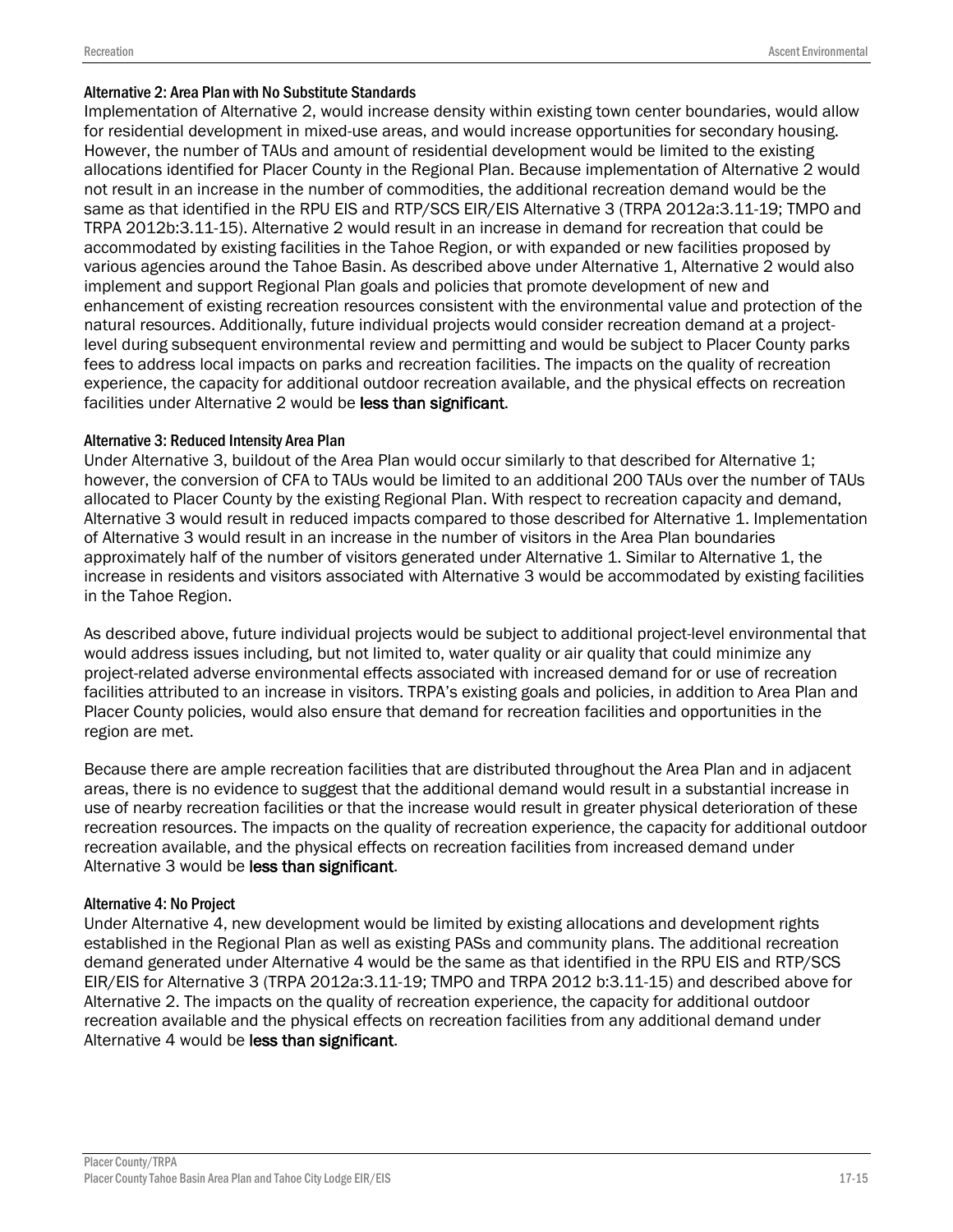#### Alternative 1: Proposed Lodge

Implementation of Alternative 1 would result in a 118-unit hotel in Tahoe City, a reconstructed Tahoe City Golf Course Clubhouse, and relocated putting green. Public access to the golf course would remain as would the winter recreation amenities. Relocation of the putting green would improve the flow of play on the golf course. Implementation of Alternative 1 would also include on-site recreation features, such as a pool, hot tub, pool deck, and recreation room, available for hotel guests. These changes would not increase public recreation capacity. Alternative 1 would result in an increase in the number of visitors to the Placer County portion of the Tahoe Basin and vicinity, which would increase demand for recreation resources and activities in the vicinity of the project site. Based on recent visitor information in the North Shore, average occupancy rates are 69 percent with an average of two people per room (Placer County 2015a). Therefore, Alternative 1 would be expected to generate an estimated 163 visitors per day (118 TAUs x 0.69 x 2 persons per room) and an estimated 59,495 visitors per year (163 visitors per day x 365 days). At full occupancy, the TAUs would generate an average 236 visitors per day (118 TAUs x 2 persons per room). The annual number of visitors generated by the additional TAUs would represent an increase of approximately 2 percent over existing levels.

Tahoe City Golf Course supports year-round recreation amenities. Golfing is available to the public during the summer and portions of the fall and spring. Activities at the Tahoe City Winter Sports Park, located at the golf course, include cross country skiing, snowshoeing, and sledding. Alternative 1 would include the expansion of the golf course clubhouse to provide meeting and conference space. During peak times, these facilities would only be used for lodge functions. TCPUD would use the conference space for golf course and public service functions during off-peak periods when parking demand is reduced. This agreement would preserve parking for golf course recreation activities year round.

A recreation room and private pool with associated facilities would also be constructed as part of the Tahoe City Lodge. Tahoe City Lodge guests would have easy access to these recreation opportunities in addition to the many varied recreation opportunities in surrounding areas and the region. In the immediate vicinity, visitors have access to Commons Beach, Lakeside Trail, Truckee River Bike Trail, Tahoe Rim Trail, and Burton Creek State Park. The number and variety of existing and planned recreation facilities and opportunities near the project site and throughout the Tahoe Basin have adequate capacity to meet the demand created by Alternative 1 and expansion or construction of new facilities would not be required to meet demand. Alternative 1 would not result in the concentration of recreation users on any single recreation facility, require new or expanded facilities, nor result in their substantial physical deterioration.

For the reasons described above, there are sufficient recreation resources on the project site and in surrounding areas to meet the recreation demand of visitors added by the Tahoe City Lodge, such that additional facilities would not be required and deterioration of existing facilities beyond that which would occur under existing levels of use would not occur. Additionally, while Alternative 1 would support recreation opportunities at the Tahoe City Golf Course, this would not change recreation capacity. For these reasons, the impacts on the quality of recreation experience, the capacity for additional outdoor recreation available, and the physical effects on recreation facilities from Alternative 1 would be less than significant.

### Alternative 2: Reduced Scale Lodge

Implementation of Alternative 2 would result in development of up to 56 hotel units combined with commercial uses. Alternative 2 would result in changes to the Tahoe City Golf Course.

Using the same assumptions regarding visitors and recreation demand identified for Alterative 1, Alternative 2 would generate an estimated 77 visitors per day (56 TAUs x 0.69 x 2 persons per room) and 28,105 visitors per year (77 visitors per day x 365 days). At full occupancy, the TAUs would generate approximately 112 visitors per day (56 TAUs x 2 persons per room). The annual number of visitors generated by the additional TAUs would represent less than 1 percent increase over existing levels.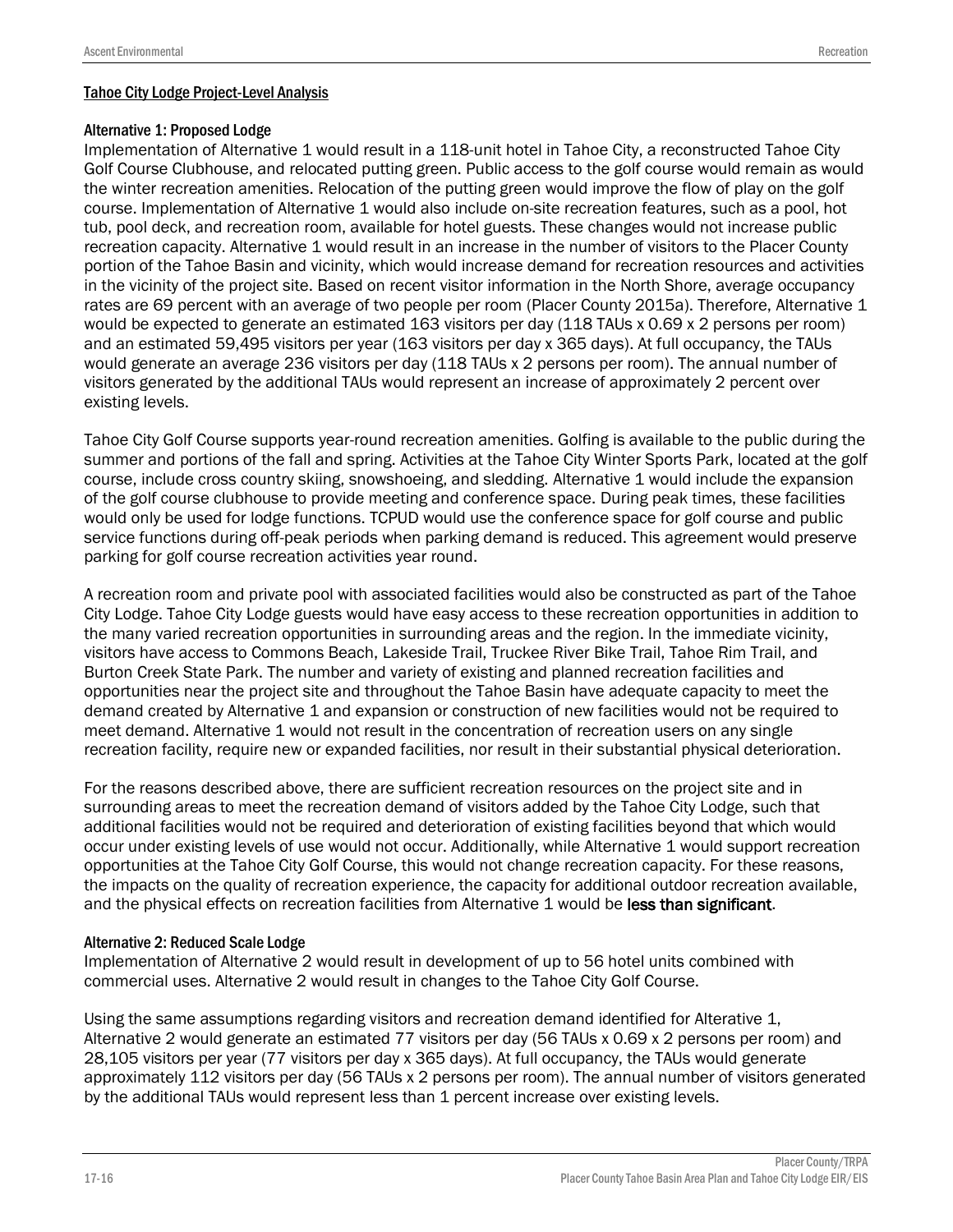The increase in recreation demand from implementation of Alternative 2 would be less than half that generated by Alternative 1. It follows, then, that the number and variety of recreation facilities and opportunities near the project site and throughout the Tahoe Basin have adequate capacity to meet the demand for recreation facilities and uses created by Alternative 2. Expansion or construction of new recreation facilities would not be required, nor would the alternative contribute to their substantial physical deterioration. For these reasons, the impacts on the quality of recreation experience, the capacity for additional outdoor recreation available, and the physical effects on recreation facilities from Alternative 2 would be less than significant.

### Alternative 3: Reduced Height Lodge

Under Alternative 3, the Tahoe City Lodge would be similar to Alternative 1, including the construction of a 118-unit hotel. Like to Alternative 1, Alternative 3 would not increase recreation capacity. The additional recreation demand created under Alternative 3 would be the same as that described above under Alternative 1. The number and variety of existing and planned recreation facilities and opportunities near the project site and throughout the Tahoe Basin have adequate capacity to meet the demand for recreation facilities and uses created by Alternative 3. For these reasons, the impacts on the quality of recreation experience, the capacity for additional outdoor recreation available, and the physical effects on recreation facilities from Alternative 3 would be less than significant.

#### Alternative 4: No Project

Implementation of Alternative 4 would result in redevelopment of commercial uses on the project site to the extent permissible under existing regulations. Such continued use would not increase demand for recreation resources. No physical effects on existing recreation facilities would occur, nor would expanded or new recreation facilities be required. There would be no impact.

## Mitigation Measures

No mitigation is required.

## Impact 17-2: Create conflicts with existing or planned recreation resources

Area Plan Alternatives 1 through 4 would allow for new development within areas designated for residential, commercial, and tourist accommodation uses. Through Area Plan recreation policies and the planned environmental improvement program (EIP) projects identified in the Implementation Plan, the alternatives would facilitate enhancement of existing recreation resources. The alternatives would comply with existing Recreation Element Goals and Policies of the Regional Plan that provide for the appropriate type, location, and rate of development of recreational uses and facilities and that protect natural resources from overuse and rectify incompatibility between uses. Because these goals, policies, and land use designations were developed to address existing and planned recreational uses, conflict would be avoided. Therefore, Area Plan Alternatives 1, 2, 3, and 4 would have a less-than-significant impact. The Tahoe City Lodge site is not located adjacent to existing or planned recreation sites (with the exception of the Tahoe City Golf Course) and therefore would not create conflicts. Lodge Alternatives 1, 2, 3, and 4 would have no impact.

### Placer County Tahoe Basin Area Plan Program-Level Analysis

#### Alternative 1: Proposed Area Plan

Future development under Alternative 1, including the Kings Beach Center design concept, would be directed to areas designated for residential, commercial, and tourist accommodation uses. Additionally, projects supported by the Area Plan under Alternative 1 would involve new sidewalks, bike lanes, lighting, landscaping, parking facilities near recreation areas, restroom facilities at recreation areas, and pier improvements (see Part 8, "Implementation Plan," of the Area Plan). A number of bicycle and pedestrian projects are planned throughout the Area Plan boundaries, including the Dollar Creek Shared Use Trail, North Tahoe Bike Trail, Lake Forest Bike Trail Project, Chipmunk to Secline Bike Path, and the Homewood Bike Trail Project among others. Transportation projects include projects like the Tahoe City Mobility Improvements, Kings Beach Mobility Improvements, Lake Tahoe Waterborne Transit and North Lake Tahoe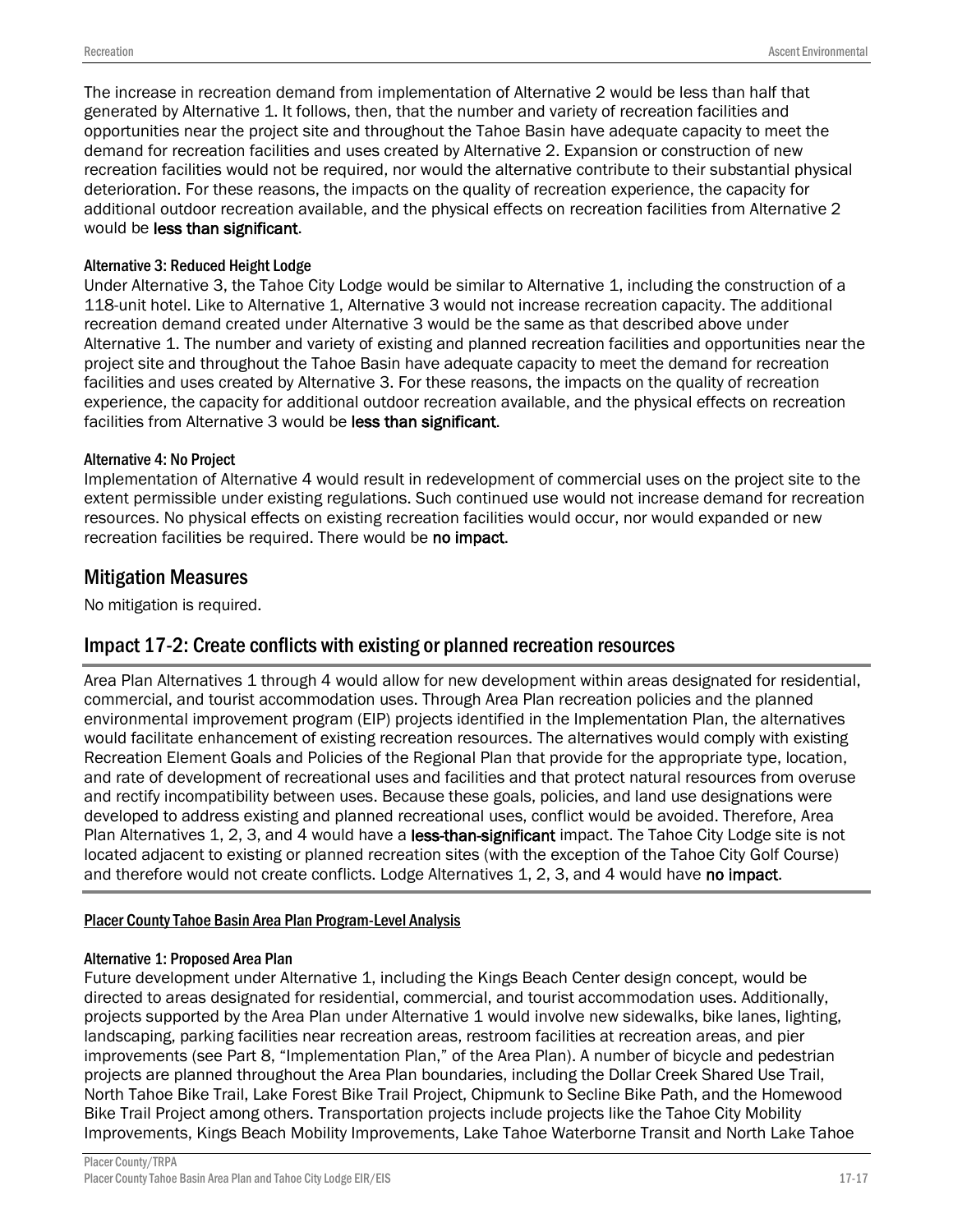Water Shuttle, and Regional Transit Improvements. Other than restroom facilities, pier improvements or replacement, and transit shelters, these projects would not include the addition of new buildings or structures. The types of recreation-related facilities included in these projects supported by the Area Plan (see Part 8, "Implementation Plan") would be generally consistent in scale with their surroundings and would be located near existing urban areas or near existing recreation resources.

The Area Plan and Regional Plan include a number of policies that provide for the appropriate type, location and rate of development of recreational uses and facilities; that protect natural resources from overuse; and reduce conflicts between uses (Area Plan Policies R-P-7 and R-P-8, Regional Plan Policy R-5.2). Outdoor recreational uses should be developed based on demand and be consistent with the environmental constraints and Threshold standards (Area Plan Policies R-P-1 and R-P-10). Existing facilities in sensitive areas should be retrofitted to mitigate environmental impacts or relocated to higher capability land (Regional Plan Policy R-1.4). In general, improved facilities should be developed in proximity to existing infrastructure near urban areas (Regional Plan Policy R-4.7).

Alternative 1 includes policies that support development of dispersed recreation activities by identifying areas in which low-density recreational experiences are prioritized, such as undeveloped shorelines, wilderness, and other undeveloped and roadless areas (Area Plan Policy R-P-9, Regional Plan Policies R-1.1 and R-2.1). Policies encourage the expansion and networking of trails systems (Area Plan Policy R-P-4). Trail and transportation facilities should provide low-impact access to undeveloped shorelines for recreational use (Area Plan Policies LU-P-15, LU-P-16, and R-P-6). The provision of trails should be linked with projected demand, tolerance capability, and special resource and recreation values (Regional Plan Policy R-4.1). Transit should be established to provide service to major recreation facilities and attractions, and parking should be restricted along scenic corridors to preserve views and vegetation (Regional Plan Policy R-4.9). These Area Plan and Regional Plan policies related to avoidance of recreational land use conflicts would be implemented under Alternative 1 and maintenance of existing threshold attainment would be evaluated when considering approval of future projects.

Projects supported by the Area Plan would be developed in collaboration with existing recreation providers and, in many cases, the projects themselves would be developed to support existing recreation facilities and avoid conflicts with those facilities. For example, the Dollar Creek Shared Use Trail Project that would connect existing trails in Tahoe City and Kings Beach with the Dollar and Firestone properties and would also allow for future connections to Northstar and Truckee. Many projects would enhance existing amenities at recreation facilities in order to address issues related to scenic resources, Americans with Disabilities Act (ADA) accessibility, water quality improvements, and provide landscaping or buffers that would result in beneficial effects for adjacent uses. These projects would also bring the recreation facilities into compliance with regulations, such as Regional Plan policies and thresholds. For example, the Lakeside Project that would implement water quality improvements and construct a missing piece of the multipurpose bicycle and pedestrian trail in Homewood. As individual recreation or other development projects undergo project-level environmental review, those projects would be required to address, and mitigate as necessary, potential recreation and land use conflicts between existing and proposed uses.

Because future project planning would be completed in coordination with recreation providers and in accordance with policies designed to preclude conflicts with existing and planned recreation facilities and with TRPA threshold standard requirements, impacts associated with potential recreation conflicts would be less than significant.

### Alternative 2: Area Plan with No Substitute Standards

Implementation of Alternative 2 would allow for new development in areas designated for residential, commercial, and tourist accommodation uses. Under Alternative 2, planned recreation and transit EIP projects would be supported, as in Alternative 1.

As described above for Alternative 1, Area Plan and Regional Plan policies that address recreational land use conflicts would be implemented, project-specific effects on recreation threshold standards would be evaluated. Alternative 2 would encourage transfer of development into identified urbanized areas where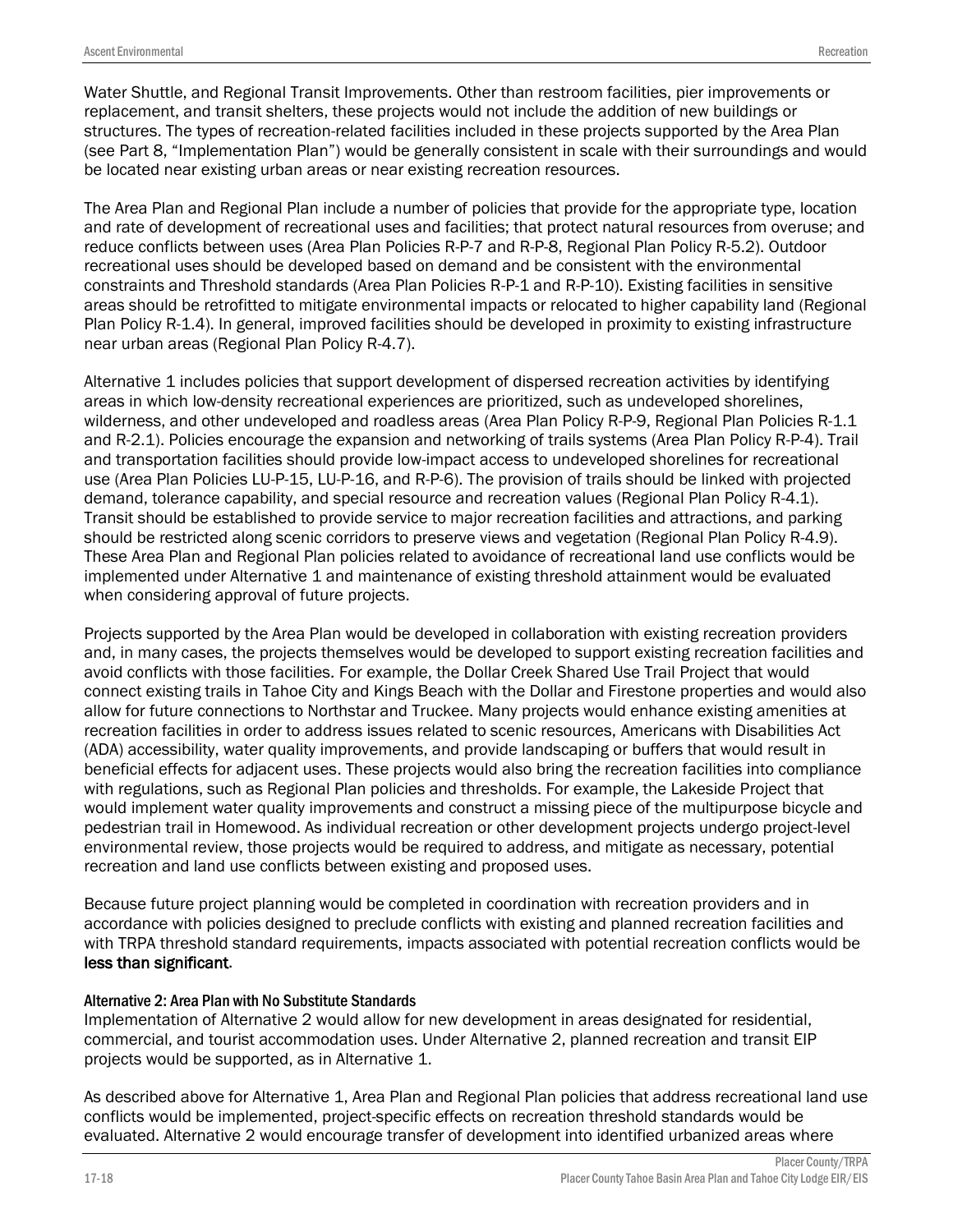such uses are less likely to conflict with existing recreational resources. Because compliance with existing policies and land use designations would avoid potential conflicts with existing or planned recreational uses, this impact would be less than significant.

### Alternative 3: Reduced Intensity Area Plan

Alternative 3 would combine higher levels of development, similar to Alternative 1, within town center boundaries with incentives for environmentally beneficial redevelopment. Alternative 3 would allow for limited conversion of up to 200 additional TAUs, fewer than would be allowed under Alternative 1. Alternative 4 would also support implementation of planned bicycle, pedestrian, and transit projects as discussed under Alternative 1. New development would be located in areas designated for residential, tourist, and commercial uses, such that it would not conflict with existing recreational resources.

As described above for Alternative 1, Area Plan and Regional Plan policies related to avoiding recreational land use conflicts would be implemented and maintenance of existing Threshold attainment would be evaluated when considering approval of future projects. Because compliance with existing policies and land use designations would avoid potential conflicts with existing or planned recreational uses, this impact would be less than significant.

### Alternative 4: No Project

Under Alternative 4, new development would be limited by existing allocations and development rights established in the Regional Plan and by existing PASs and community plans. Similar to the other alternatives, Alternative 4 would result in development in identified urbanized areas designated for residential, tourist, and commercial uses. Additionally, planned recreation and transit projects included in the EIP list would be implemented. The potential for Alternative 4 to result in conflicts with existing or planned recreation resources would be similar to that identified in the RPU EIS and RTP/SCS EIR/EIS Alternative 3 (TRPA 2012a:3.11-22; TMPO and TRPA 2012b:3.11-13).

Existing Regional Plan, PAS, and community plan policies related to avoiding recreational land use conflicts would be implemented and maintenance of existing threshold attainment would be evaluated when considering approval of future projects. New development would occur in existing developed areas, which would minimize conflicts with existing recreational resources. Because existing policies and land use designations would avoid potential conflicts with existing or planned recreational uses, this impact would be less than significant.

### Tahoe City Lodge Project-Level Analysis

#### Alternative 1: Proposed Lodge

Implementation of Alternative 1 would result in development of a 118-unit hotel, reconstruction of the Tahoe City Golf Course clubhouse, and improvements to the golf course itself, to which public access would remain. Private, on site recreation amenities would also be incorporated into the lodge development.

Other than the Tahoe City Golf Course, there are no other existing or planned recreation resources adjacent to the Tahoe City Lodge project site. Commons Beach is located on the south side of SR 28, approximately 450 feet southeast of the project site; the Truckee River Trail is approximately 800 feet southwest of the site; and the Tahoe State Recreation Area is 0.5-mile to the northeast. Because of the nature of the project (urban lodge) and its distance from these recreation facilities, the Tahoe City Lodge and associated improvements would not result in any conflicts with these resources. For these reasons, there would be no impact.

### Alternative 2: Reduced Scale Lodge

Implementation of Alternative 2 would result in development of up to 56 hotel units and commercial development. Alternative 2 would not result in changes to the Tahoe City Golf Course nor interfere with its use or access. For the reasons articulated above for Alternative 1, Alternative 2 would not interfere with any nearby existing recreation resources, and there would be no impact.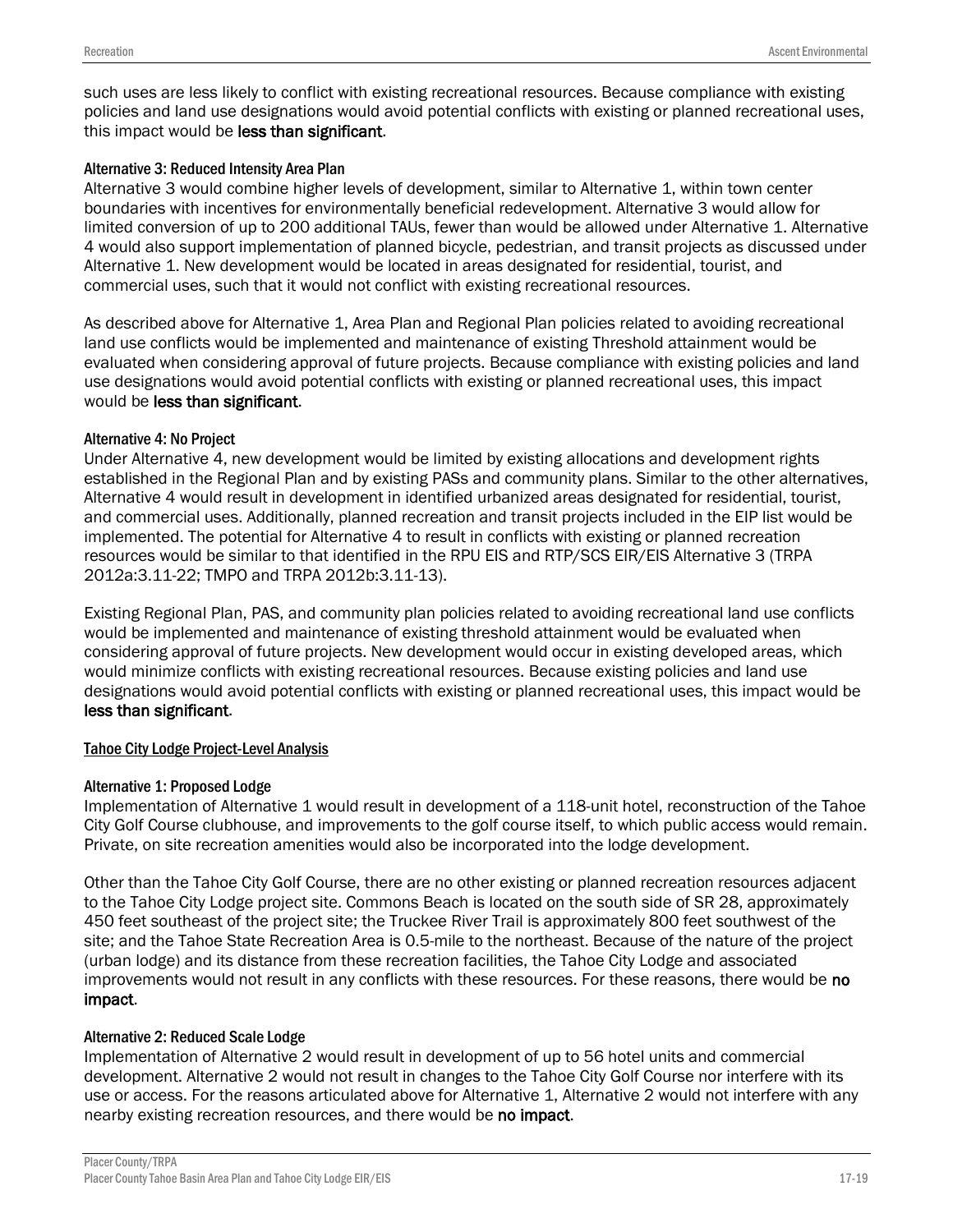### Alternative 3: Reduced Height Lodge

Like Alternative 1, implementation of Alternative 3 would include construction of a 118-unit hotel, in a revised configuration, and improvements at the Tahoe City Golf Course. Alternative 3 would be subject to additional performance standard requirements. For the reasons articulated above for Alternative 1, Alternative 3 would not interfere with existing recreation resources, and there would be no impact.

### Alternative 4: No Project

Implementation of Alternative 4 would result in redevelopment of commercial uses on the project site to the extent permissible under existing regulations. Implementation of Alternative 4 does not propose any changes that would conflict with existing or planned recreation resources, including the continuation of recreation uses on the Tahoe City Golf Course. For these reasons, there would be no impact.

## Mitigation Measures

No mitigation is required.

## Impact 17-3: Decrease in public access to Lake Tahoe, public lands, and recreation areas

Area Plan Alternatives 1 through 3 support projects that would increase public access to Lake Tahoe, public lands, and recreation areas. Improvements include proposed hiking trails, bike trails, beach access, improved parking, and alternative transportation programs and facilities that would improve access for pedestrians, bicyclists, transit riders, and drivers. Area Plan Alternative 4 includes many of the same bicycle, pedestrian, and transportation improvements as Alternatives 1 through 3, but would not include the redevelopment linked recreation improvements included in the Area Plan such as improved access to Lake Tahoe and the Truckee River and shared-use path connections. None of the Area Plan or lodge alternatives would obstruct or otherwise decrease public access to water or public land. Implementation of Area Plan Alternatives 1 through 4 would result in a beneficial impact with regard to recreation access. Implementation of Lodge Alternatives 1 through 4 would have no impact.

### Placer County Tahoe Basin Area Plan Program-Level Analysis

#### Alternative 1: Proposed Area Plan

Under Alternative 1, projects supported by the Area Plan would involve new sidewalks, bike lanes, lighting, landscaping, parking facilities near recreation areas, restroom facilities at recreation areas, and pier improvements (see Part 8, "Implementation Plan," of the Placer County Tahoe Basin Area Plan). A number of bicycle and pedestrian projects are planned throughout the Area Plan boundaries, including the Dollar Creek Shared Use Trail, North Tahoe Bike Trail, Lake Forest Bike Trail Project, Chipmunk to Secline Bike Path, and the Homewood Bike Trail Project among others. Transportation projects include projects like the Tahoe City Mobility Improvements, Kings Beach Mobility Improvements, Lake Tahoe Waterborne Transit and North Lake Tahoe Water Shuttle, and Regional Transit Improvements.

The types of recreation-related facilities included in the projects supported by the Area Plan would be generally consistent in scale with their surroundings and would be located near existing urban areas or near existing recreation resources. Bike and pedestrian projects would provide additional facilities for recreation users and improve connectivity to recreation resources throughout the Area Plan. Transit-related projects could enhance accessibility to recreation uses around the Lake by maintaining and improving transit services. Expanded parking facilities and updates to existing access points to be ADA accessible also support providing access to the shoreline and other recreation resources.

Alternative 1 proposes new policies and would implement existing Regional Plan policies that increase public access to Lake Tahoe, public lands, and recreation facilities. In general, new or improved facilities would be developed in proximity to existing infrastructure near urban areas (Regional Plan Policy R-4.7). Transit would be established to provide service to major recreation facilities and attractions, and parking should be restricted along scenic corridors to preserve views and vegetation (Regional Plan Policy R-4.9).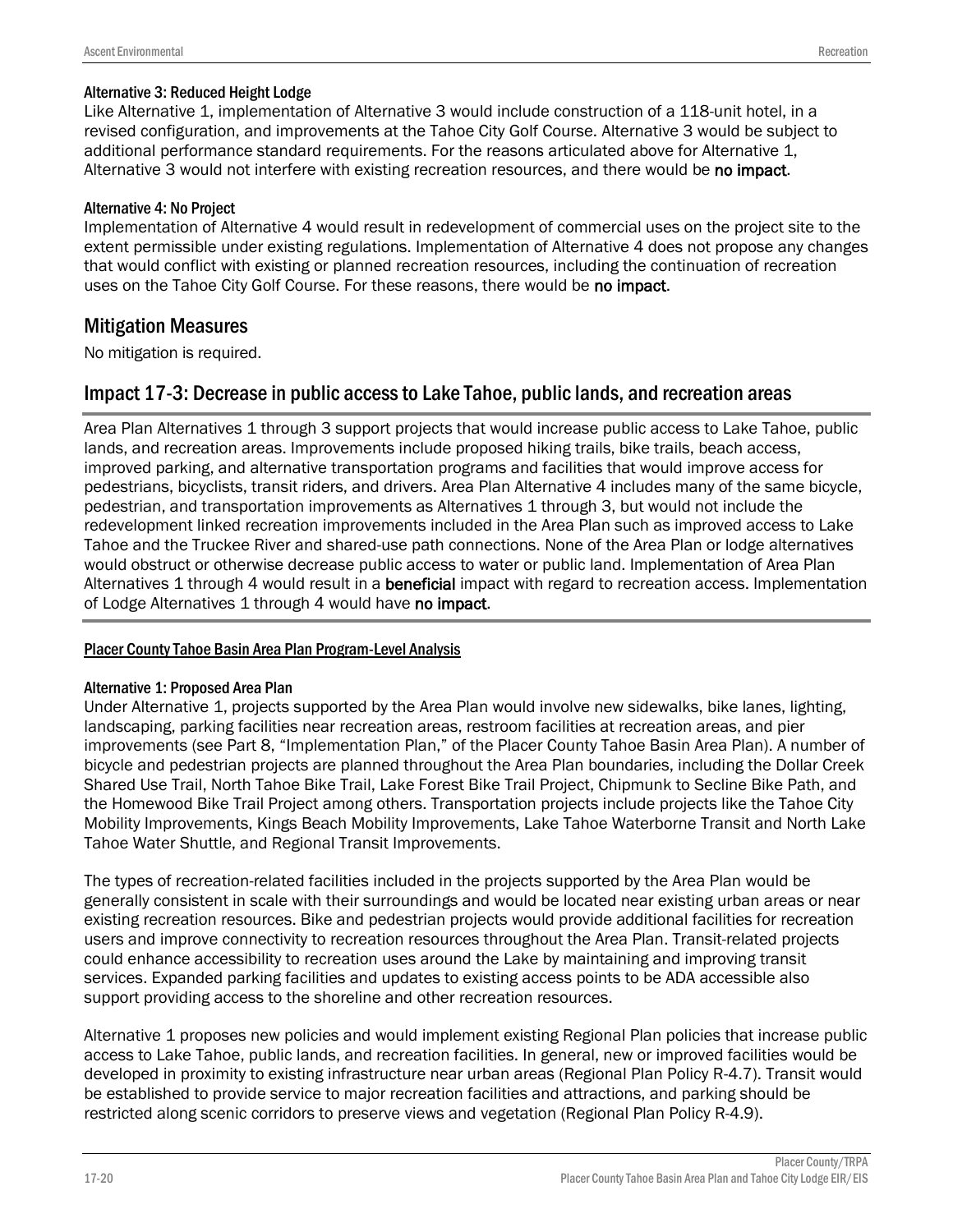Policies encourage the expansion and networking of trails systems (Area Plan Policy R-P-4). Trail and transportation facilities should provide low-impact access to undeveloped shorelines for recreational use (Area Plan Policies LU-P-15, LU-P-16, and R-P-6). The provision of trails should be linked with projected demand, tolerance capability, and special resource and recreation values (Regional Plan Policy R-4.1).

Overall, new facilities supported by the Area Plan would increase access to the Lake, public lands (including recreational facilities), and recreation areas. Implementation of Alternative 1 would result in a **beneficial** impact.

### Alternative 2: Area Plan with No Substitute Standards

Alternative 2 includes the same bicycle, pedestrian, and transportation improvements as Alternative 1; therefore, impacts resulting from implementation of Alternative 2 would similarly be **beneficial**.

### Alternative 3: Reduced Intensity Area Plan

Alternative 3 includes the same bicycle, pedestrian, and transportation improvements as Alternative 1; therefore, impacts resulting from implementation of Alternative 3 would similarly be **beneficial**.

### Alternative 4: No Project

Alternative 4 includes many of the same bicycle, pedestrian, and transportation improvements as Alternative 1, but would not include the redevelopment linked recreation improvements included in the Area Plan such as improved access to Lake Tahoe and the Truckee River and shared-use path connections. Therefore, impacts resulting from implementation of Alternative 4 would similarly be **beneficial** but less so than Alternatives 1 through 3.

### Tahoe City Lodge Project-Level Analysis

### Alternative 1: Proposed Tahoe City Lodge Project

Alternative 1 would result in development of a 118-unit hotel; private, on-site recreation amenities; and improvements to the Tahoe City Golf Course Clubhouse; and minor changes on the golf course itself, to which public access would remain. No aspect or feature of Alternative 1 would obstruct or otherwise decrease access to any existing recreation facilities, Lake Tahoe, or other public lands. There would be no impact.

#### Alternative 2: Reduced Scale Tahoe City Lodge

Implementation of Alternative 2 would result in development of up to a 56-unit hotel and commercial development. Alternative 2 would not result in changes to the Tahoe City Golf Course. No aspect or feature of Alternative 2 would obstruct or otherwise decrease access to any existing recreation facilities, Lake Tahoe, or other public lands. There would be no impact.

#### Alternative 3: Modified Tahoe City Lodge

Like Alternative 1, implementation of Alternative 3 would include construction of a 118-unit hotel, in a revised configuration, and improvements at the Tahoe City Golf Course. No aspect or feature of Alternative 3 would obstruct or otherwise decrease access to any existing recreation facilities, Lake Tahoe, or other public lands. There would be no impact.

#### Alternative 4: No Project

Implementation of Alternative 4 would result in redevelopment of commercial uses on the project site to the extent permissible under existing regulations. Implementation of Alternative 4 does not propose any changes that would result in a decrease or loss of public access to Lake Tahoe, public lands, or recreation resources, including access to the Tahoe City Golf Course. For these reasons, there would be no impact.

## Mitigation Measures

No mitigation is required.